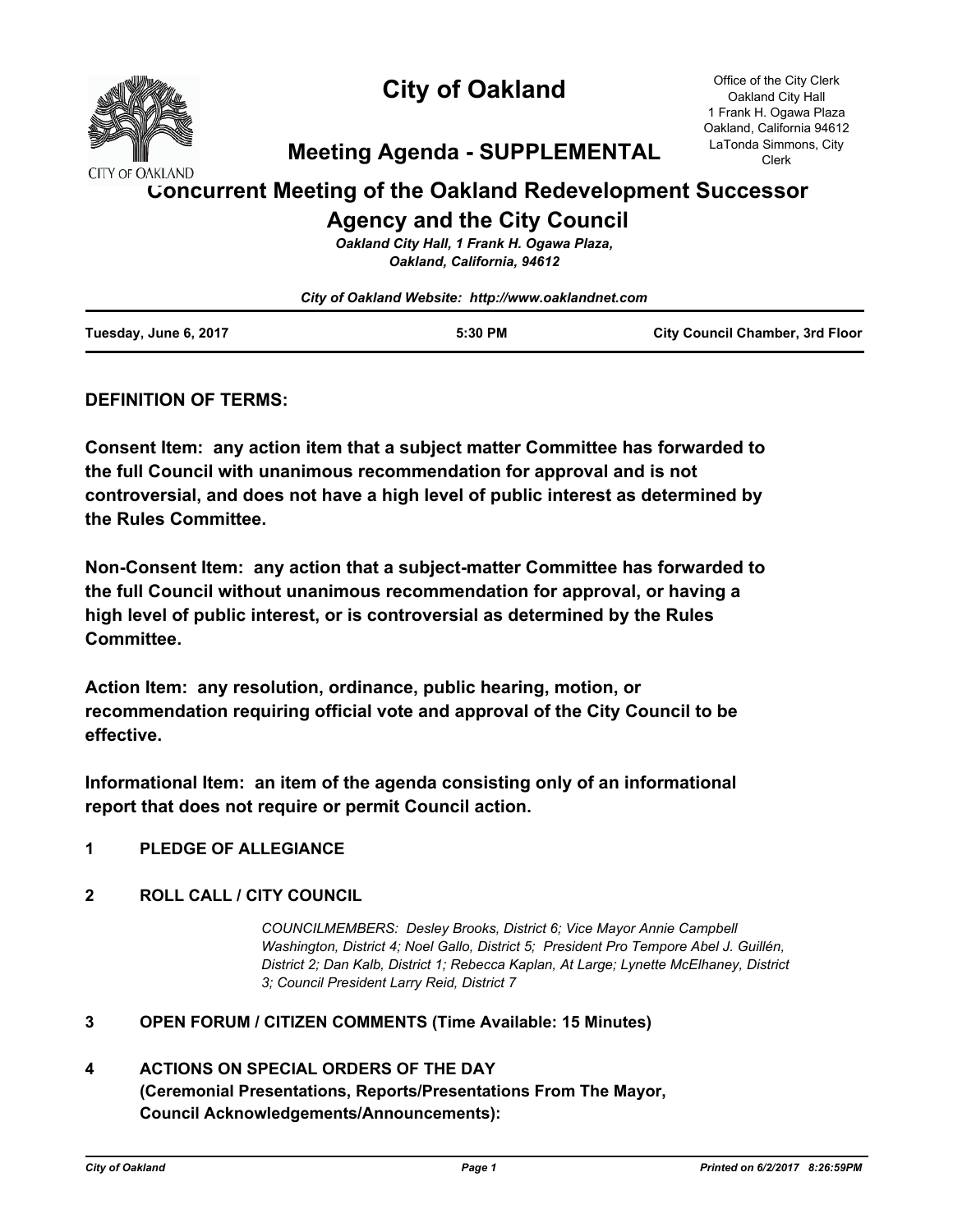Subject: Ceremonial Presentation From: Councilmember Brooks Recommendation: Adopt The Following Pieces Of Legislation: **4.1**

> 1) A Resolution Recognizing The Outstanding Accomplishment Of Christine Harris For Winning The Urban Debate National Championship In Chicago On April 24, 2017; And [16-1094](http://oakland.legistar.com/gateway.aspx?m=l&id=/matter.aspx?key=27641)

| <b>Attachments:</b> |                     | <b>View Report</b>                |                                                                                                              |  |
|---------------------|---------------------|-----------------------------------|--------------------------------------------------------------------------------------------------------------|--|
|                     | <b>View Report</b>  |                                   |                                                                                                              |  |
|                     | Legislative History |                                   |                                                                                                              |  |
|                     | 5/4/17              | *Rules & Legislation<br>Committee | Scheduled to the Special Concurrent<br>Meeting of the Oakland Redevelopment<br>Successor Agency/City Council |  |
|                     | 5/4/17              | *Rules & Legislation<br>Committee | Scheduled to the Special Concurrent<br>Meeting of the Oakland Redevelopment<br>Successor Agency/City Council |  |

2) A Resolution Recognizing The Outstanding Accomplishment Of Malachi Ambrose For Winning The Urban Debate National Championship In Chicago On April 24, 2017 [16-1162](http://oakland.legistar.com/gateway.aspx?m=l&id=/matter.aspx?key=27709)

Attachments: [View Report](http://oakland.legistar.com/gateway.aspx?M=F&ID=3e806acf-40d9-4e8c-8b66-2362bdf2d745.pdf)

Subject: Recognizing The Oakland Wildfire Prevention Assessment District From: Councilmembers Kalb And And Vice Mayor Campbell Washington Recommendation: Adopt A Resolution Recognizing And Honoring All Members Of The Oakland Wildfire Prevention Assessment District (WPAD) Advisory Committee For Their Dedicated Service To The Residents Of The City Of Oakland Since 2004 **4.2** [16-1117](http://oakland.legistar.com/gateway.aspx?m=l&id=/matter.aspx?key=27664)

| <b>Attachments:</b> | <b>View Report</b>  |                                   |                                                                                                              |  |  |
|---------------------|---------------------|-----------------------------------|--------------------------------------------------------------------------------------------------------------|--|--|
|                     |                     | <b>View Supplemental Report</b>   |                                                                                                              |  |  |
|                     | Legislative History |                                   |                                                                                                              |  |  |
|                     | 5/11/17             | *Rules & Legislation<br>Committee | Scheduled to the Concurrent Meeting of the<br>Oakland Redevelopment Successor<br>Agency and the City Council |  |  |
|                     |                     | Ceremonial Item                   |                                                                                                              |  |  |
|                     | 5/11/17             | *Rules & Legislation<br>Committee | Scheduled to the Concurrent Meeting of the<br>Oakland Redevelopment Successor<br>Agency and the City Council |  |  |
|                     |                     | Ceremonial Item                   |                                                                                                              |  |  |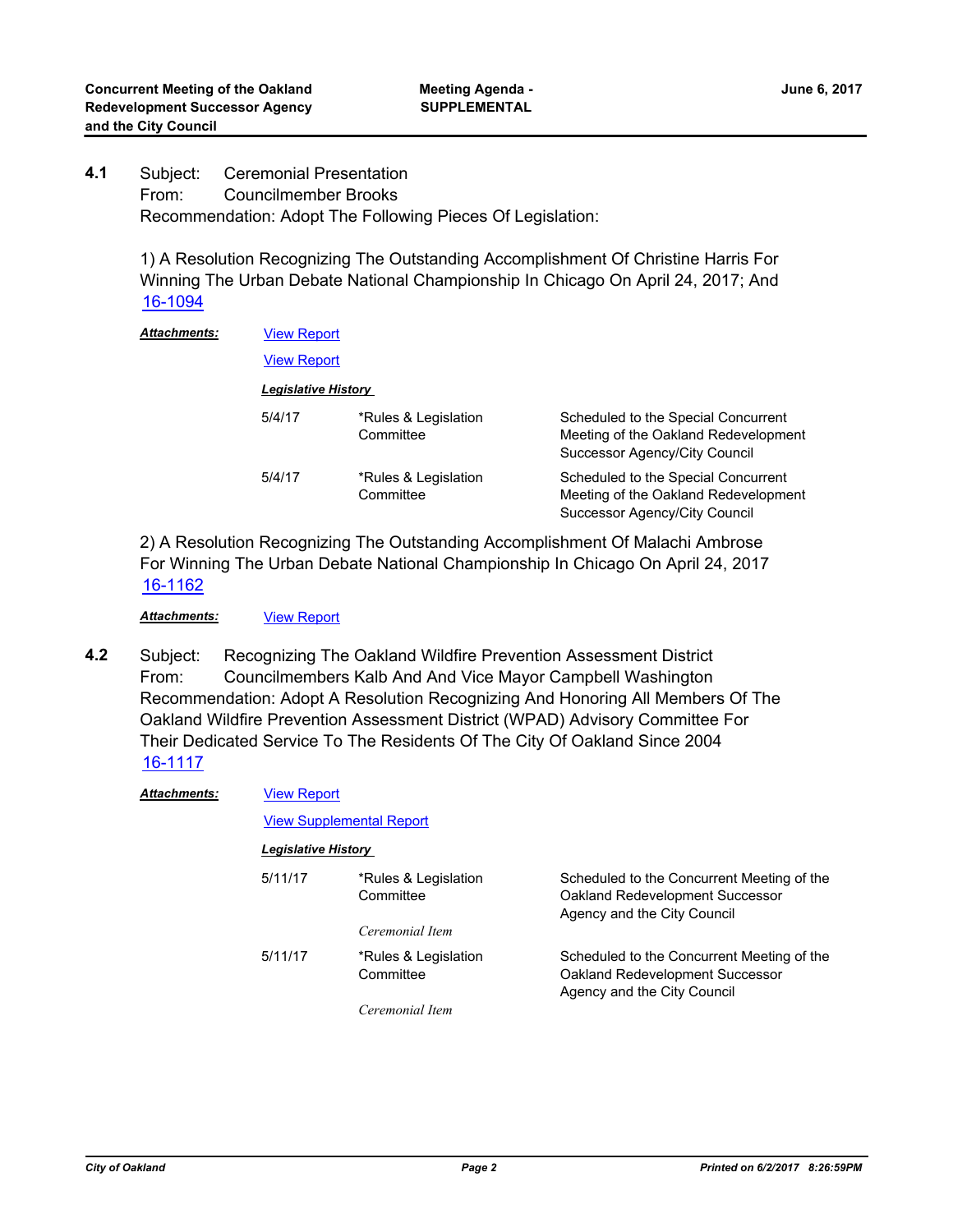Subject: Honoring Miloanne Hecathorn For 28 Years Service To The City Of Oakland From: Council President Reid Recommendation: Adopt A Resolution Commending And Honoring Miloanne Hecathorn For 28 Years Of Exemplary Service To The City Of Oakland **4.3** [16-1159](http://oakland.legistar.com/gateway.aspx?m=l&id=/matter.aspx?key=27706)

**Attachments:** [View Report](http://oakland.legistar.com/gateway.aspx?M=F&ID=30096118-1a98-4dc3-b823-47a3ad26613f.pdf)

*Pursuant to Rule 28(a) of Resolution 86034 C.M.S., this item was added to this agenda.*

Subject: Declaring June 2017 - Second Chances Month From: Council President Reid Recommendation: Adopt A Resolution Declaring June 2017 - Second Chances Month In The City Of Oakland **4.4** [16-1161](http://oakland.legistar.com/gateway.aspx?m=l&id=/matter.aspx?key=27708)

**Attachments:** [View Report](http://oakland.legistar.com/gateway.aspx?M=F&ID=e60a8850-8be6-44f3-8ada-e4260e1d83fe.pdf)

*Pursuant to Rule 28(a) of Resolution 86034 C.M.S., this item was added to this agenda.*

**5** APPROVAL OF THE DRAFT MINUTES FROM THE MEETING OF MAY 16, 2017

[16-1149](http://oakland.legistar.com/gateway.aspx?m=l&id=/matter.aspx?key=27696)

*Attachments:* [View Report](http://oakland.legistar.com/gateway.aspx?M=F&ID=675160d5-1bce-4f17-a659-c6efceb2f865.pdf)

**6 MODIFICATIONS TO THE AGENDA AND PROCEDURAL ITEMS (Requests To: Reschedule Items From Consent To Non-Consent To The Next Council Agenda, Speak On Consent Calendar, Register Votes, Change Order Of Items, Reconsiderations, Pull Items Held In Committee):**

### **7 CONSENT CALENDAR (CC) ITEMS:**

Subject: Declaration Of A Local Emergency Due To AIDS Epidemic From: Office Of The City Attorney Recommendation: Adopt A Resolution Renewing And Continuing The City Council's Declaration Of A Local Emergency Due To The Existence Of A Critical Public Health Crisis With Regard To The Human Immunodeficiency Virus ("HIV")/Acquired Immunodeficiency Syndrome ("AIDS") Epidemic **7.1** [16-1157](http://oakland.legistar.com/gateway.aspx?m=l&id=/matter.aspx?key=27704)

*Attachments:* [VIew Report](http://oakland.legistar.com/gateway.aspx?M=F&ID=52664237-5c62-40c7-a2cc-dfdfa3b1d50d.pdf)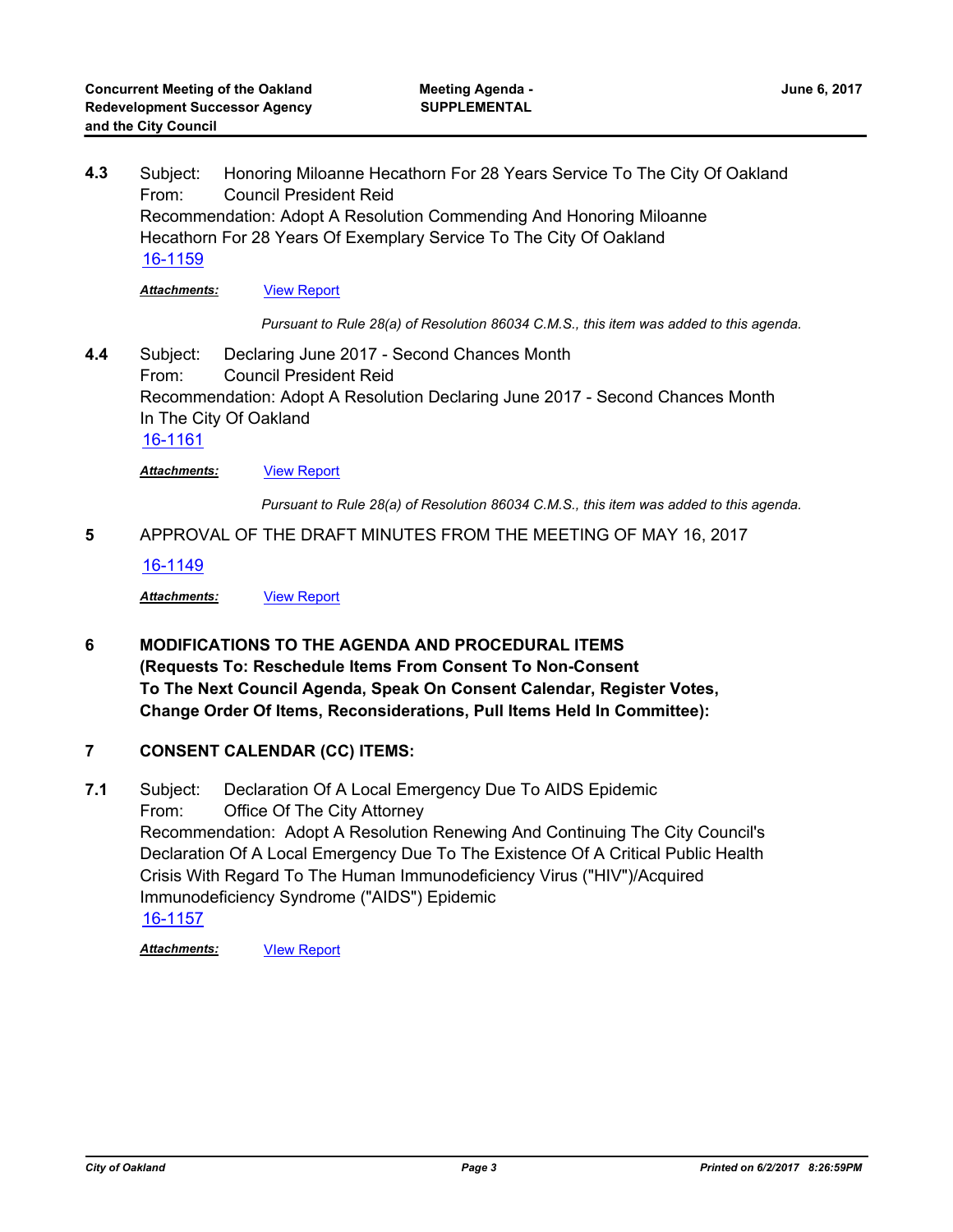Subject: Declaration Of Medical Cannabis Health Emergency From: Office Of The City Attorney Recommendation: Adopt A Resolution Renewing The City Council's Declaration Of A Local Public Health Emergency With Respect To Safe, Affordable Access To Medical Cannabis In The City Of Oakland **7.2** [16-1158](http://oakland.legistar.com/gateway.aspx?m=l&id=/matter.aspx?key=27705) *Attachments:* [View Report](http://oakland.legistar.com/gateway.aspx?M=F&ID=68e6e168-3ef2-4228-a9bb-91eb220aae81.pdf)

Subject: Reappointment Of Jahmese Myres To The City Planning Commission From: Office Of The Mayor Recommendation: Adopt A Resolution Confirming The Mayor's Reappointment Of Jahmese Myres To The City Planning Commission **7.3** [16-1089](http://oakland.legistar.com/gateway.aspx?m=l&id=/matter.aspx?key=27636)

*Attachments:* [View Report](http://oakland.legistar.com/gateway.aspx?M=F&ID=1554a506-8d1c-4ebe-880b-6cab2b327e84.pdf)

| <b>Legislative History</b> |                                   |                                                    |
|----------------------------|-----------------------------------|----------------------------------------------------|
| 5/4/17                     | *Rules & Legislation<br>Committee | Scheduled to the *Rules & Legislation<br>Committee |
| 5/4/17                     | *Rules & Legislation<br>Committee | Scheduled to the *Rules & Legislation<br>Committee |

# **7.4 The Item Regarding "Amendment Of Municipal Code Section 2.29" Has Been Moved By Rules June 1, 2017 To The June 12, 2017 Special Budget City Council Agenda As A Final Passage**

# **7.5 The Item Regarding "Measures M, N, Q, & Z FY 2017-18 Cost-Of-Living Tax Adjustment" Has Been Moved By Rules June 1, 2017 To The June 12, 2017 Special Budget City Council Agenda As A Final Passage**

Subject: Award Of Contract To Mason Tillman For Race And Gender Disparity Study From: Office Of The Administrator Recommendation: Adopt A Resolution Authorizing The City Administrator To Negotiate And Execute A Contract With Mason Tillman Associates LTD, In An Amount Not-To-Exceed Four Hundred Ninety Thousand Eight Hundred Seventy-Five Dollars (\$490,875.00) To Complete The Race And Gender Disparity Study For The City Of **Oakland 7.6** [16-0994](http://oakland.legistar.com/gateway.aspx?m=l&id=/matter.aspx?key=27542)

### *Attachments:* [View Report](http://oakland.legistar.com/gateway.aspx?M=F&ID=9d1066ab-cb5d-465d-882c-35123be31f8c.pdf)

| 4/20/17 | *Rules & Legislation<br>Committee | Scheduled to the *Finance & Management<br>Committee |
|---------|-----------------------------------|-----------------------------------------------------|
| 4/20/17 | *Rules & Legislation<br>Committee | Scheduled to the *Finance & Management<br>Committee |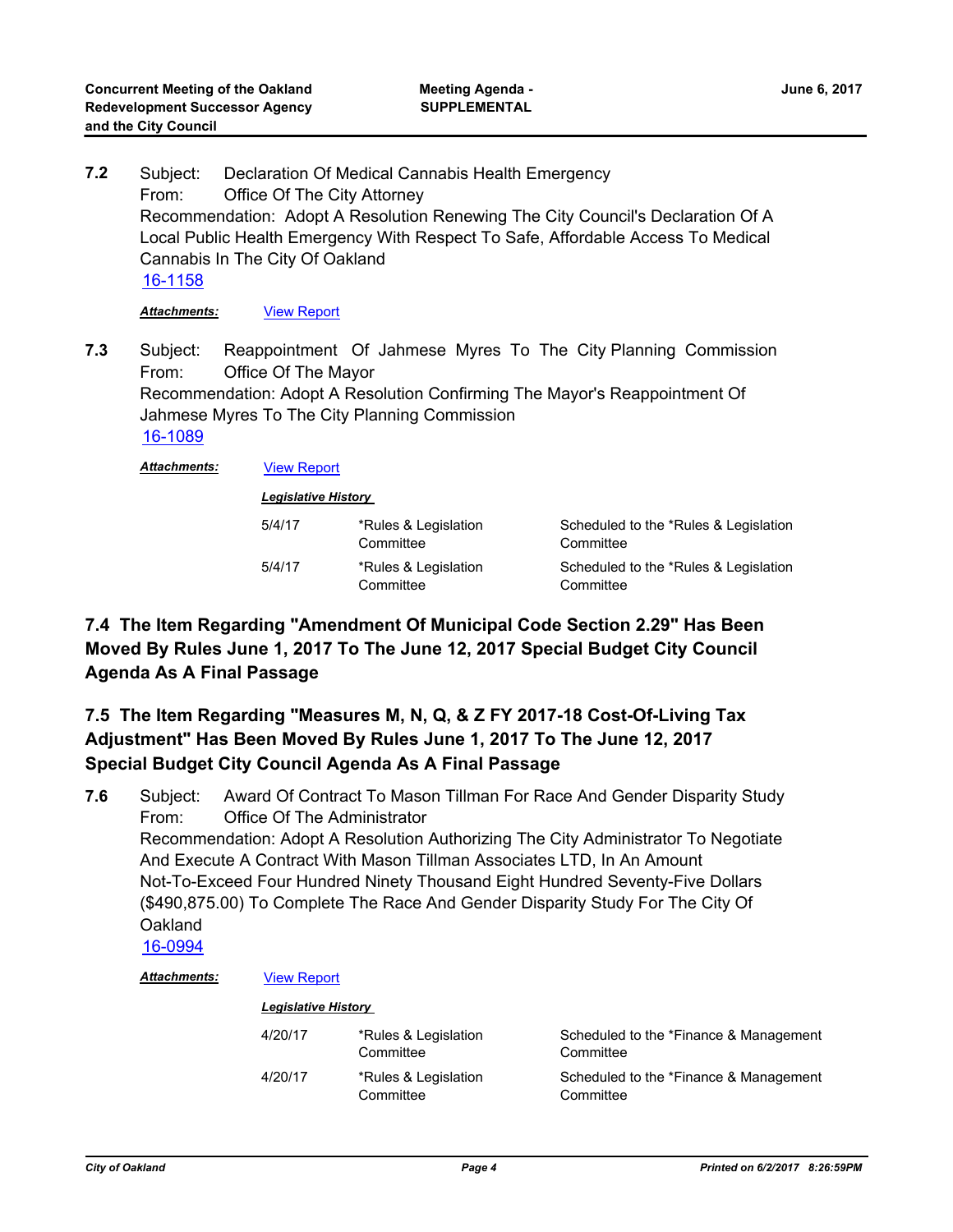| 5/23/17 | *Special Finance &<br><b>Management Committee</b><br>There was 1 speaker on this item. | Approve the Recommendation of Staff, and<br>Forward to the Concurrent Meeting of the<br>Oakland Redevelopment Successor<br>Agency and the City Council |
|---------|----------------------------------------------------------------------------------------|--------------------------------------------------------------------------------------------------------------------------------------------------------|
| 5/23/17 | *Special Finance &<br><b>Management Committee</b><br>There was 1 speaker on this item. | Approve the Recommendation of Staff, and<br>Forward to the Concurrent Meeting of the<br>Oakland Redevelopment Successor<br>Agency and the City Council |

Subject: Salary Ordinance Amendment And Exemption Resolution From: Human Resources Management **7.7**

Recommendation: Adopt The Following Pieces Of Legislation:

1) A Resolution Recommending To The Civil Service Board The Exemption Of The Classification Of Special Counsel - Labor And Employment From The Operation Of Civil Service; And

[16-1064](http://oakland.legistar.com/gateway.aspx?m=l&id=/matter.aspx?key=27611)

### *Attachments:* [View Report](http://oakland.legistar.com/gateway.aspx?M=F&ID=0f29c595-3dd3-4c05-b2c5-b1f474844ced.pdf)

| Legislative History |                                                   |                                                                                                                                                        |
|---------------------|---------------------------------------------------|--------------------------------------------------------------------------------------------------------------------------------------------------------|
| 5/4/17              | *Rules & Legislation<br>Committee                 | Scheduled to the *Finance & Management<br>Committee                                                                                                    |
| 5/4/17              | *Rules & Legislation<br>Committee                 | Scheduled to the *Finance & Management<br>Committee                                                                                                    |
| 5/23/17             | *Special Finance &<br><b>Management Committee</b> | Approve the Recommendation of Staff, and<br>Forward to the Concurrent Meeting of the<br>Oakland Redevelopment Successor<br>Agency and the City Council |
| 5/23/17             | *Special Finance &<br><b>Management Committee</b> | Approve the Recommendation of Staff, and<br>Forward to the Concurrent Meeting of the<br>Oakland Redevelopment Successor<br>Agency and the City Council |

2) An Ordinance Amending The Salary Schedule Of Ordinance No. 12187 C.M.S. ("Salary Ordinance") To Add The Classification Of Special Counsel - Labor And Employment

[16-1096](http://oakland.legistar.com/gateway.aspx?m=l&id=/matter.aspx?key=27643)

### *Attachments:* [View Report](http://oakland.legistar.com/gateway.aspx?M=F&ID=bb395e6d-0c62-49d7-8543-8699bcfdc4c8.pdf)

*ACTION ON THIS ITEM WILL RESULT IN INTRODUCTION (First Reading) OF THIS ORDINANCE.* 

*FINAL PASSAGE (Second Reading) WILL OCCUR ON JUNE 20, 2017. Legislative History* 

| 5/23/17 | *Special Finance &<br><b>Management Committee</b> | Approve the Recommendation of Staff, and<br>Forward to the Concurrent Meeting of the<br>Oakland Redevelopment Successor |
|---------|---------------------------------------------------|-------------------------------------------------------------------------------------------------------------------------|
|         |                                                   | Agency and the City Council                                                                                             |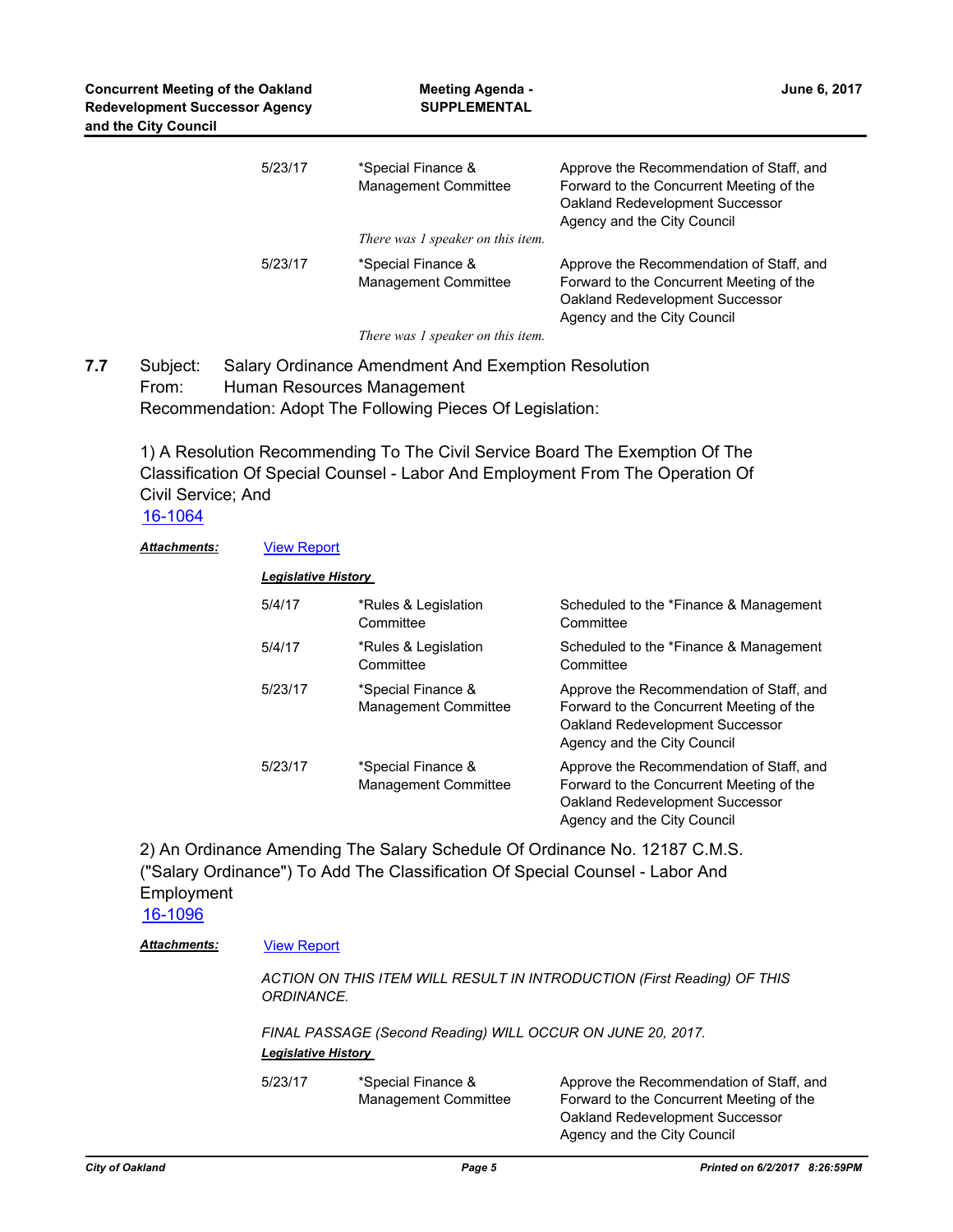5/23/17 \*Special Finance & Management Committee

Approve the Recommendation of Staff, and Forward to the Concurrent Meeting of the Oakland Redevelopment Successor Agency and the City Council

#### Subject: Salary Ordinance Amendment **7.8**

From: Human Resources Management

Recommendation: Adopt An Ordinance Amending The Salary Schedule Of Ordinance No. 12187 C.M.S. ("Salary Ordinance") To Add The Full-Time Classification Of Municipal Code Enforcement Officer; To Add The Permanent Part-Time Equivalent Classification Of Urban Economic Analyst, Iv, Projects, PPT; To Amend The Title Of Citizen's Police Review Board (CPRB) Executive Director To Executive Director, Community Police Review Agency (CPRA); And To Delete Various Outdated Temporary Parks And Recreation Classifications

[16-1065](http://oakland.legistar.com/gateway.aspx?m=l&id=/matter.aspx?key=27612)

### *Attachments:* [View Report](http://oakland.legistar.com/gateway.aspx?M=F&ID=11c8c688-ac1c-4797-826e-24060e621649.pdf)

*ACTION ON THIS ITEM WILL RESULT IN INTRODUCTION (First Reading) OF THIS ORDINANCE.* 

### *FINAL PASSAGE (Second Reading) WILL OCCUR ON JUNE 20, 2017.*

### *Legislative History*

| 5/4/17  | *Rules & Legislation<br>Committee          | Scheduled to the *Finance & Management<br>Committee                                                                                                    |
|---------|--------------------------------------------|--------------------------------------------------------------------------------------------------------------------------------------------------------|
| 5/4/17  | *Rules & Legislation<br>Committee          | Scheduled to the *Finance & Management<br>Committee                                                                                                    |
| 5/23/17 | *Special Finance &<br>Management Committee | Approve the Recommendation of Staff, and<br>Forward to the Concurrent Meeting of the<br>Oakland Redevelopment Successor<br>Agency and the City Council |
| 5/23/17 | *Special Finance &<br>Management Committee | Approve the Recommendation of Staff, and<br>Forward to the Concurrent Meeting of the<br>Oakland Redevelopment Successor<br>Agency and the City Council |

Subject: Single Audit Report **7.9**

From: Finance Department

Recommendation: Receive The Single Audit Report For The Year Ended June 30, 2016

### [16-1078](http://oakland.legistar.com/gateway.aspx?m=l&id=/matter.aspx?key=27625)

### *Attachments:* [View Report](http://oakland.legistar.com/gateway.aspx?M=F&ID=74f5ce1d-b960-459b-87fc-7bb003e6b995.pdf)

| 5/4/17 | *Rules & Legislation<br>Committee | Scheduled to the *Finance & Management<br>Committee |
|--------|-----------------------------------|-----------------------------------------------------|
| 5/4/17 | *Rules & Legislation<br>Committee | Scheduled to the *Finance & Management<br>Committee |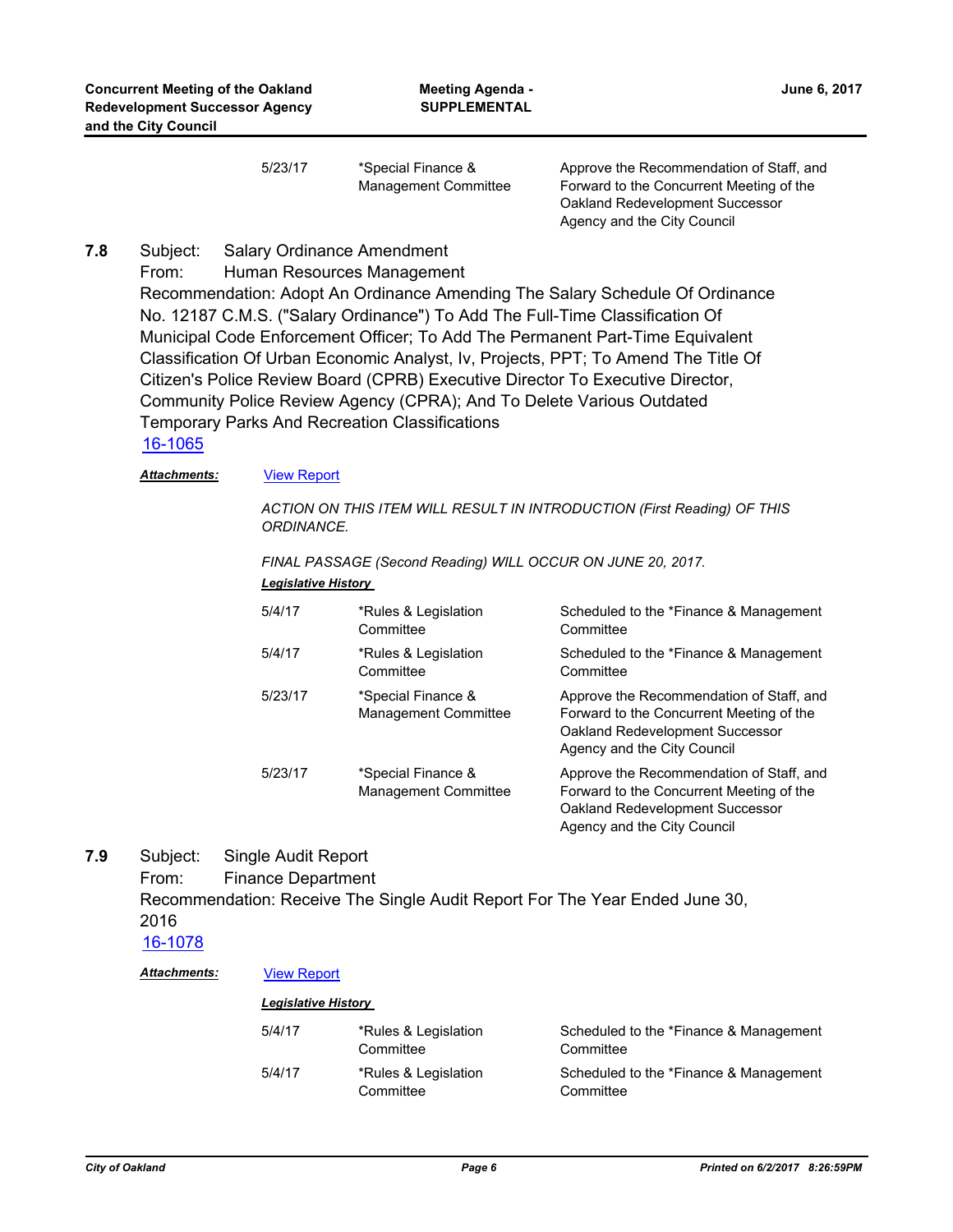| 5/23/17 | *Special Finance &<br><b>Management Committee</b> | Received and Forwarded to the Concurrent<br>Meeting of the Oakland Redevelopment<br>Successor Agency and the City Council |
|---------|---------------------------------------------------|---------------------------------------------------------------------------------------------------------------------------|
|         | There was 1 speaker on this item.                 |                                                                                                                           |
| 5/23/17 | *Special Finance &<br><b>Management Committee</b> | Received and Forwarded to the Concurrent<br>Meeting of the Oakland Redevelopment<br>Successor Agency and the City Council |
|         | There was 1 speaker on this item.                 |                                                                                                                           |

Subject: Measure C - Oakland Hotel Tax Audit and Program Status Report From: Finance Department Recommendation: Receive The Measure C-Oakland Hotel Tax Audit And Program Status Report For The Year Ended June 30, 2016. **7.10** [16-1080](http://oakland.legistar.com/gateway.aspx?m=l&id=/matter.aspx?key=27627)

*Attachments:* [View Report](http://oakland.legistar.com/gateway.aspx?M=F&ID=dd85b5f8-fd45-4db0-9def-9761f576359c.pdf)

| <b>Legislative History</b> |  |
|----------------------------|--|
|                            |  |

| 5/4/17  | *Rules & Legislation<br>Committee          | Scheduled to the *Finance & Management<br>Committee                                                                       |
|---------|--------------------------------------------|---------------------------------------------------------------------------------------------------------------------------|
| 5/4/17  | *Rules & Legislation<br>Committee          | Scheduled to the *Finance & Management<br>Committee                                                                       |
| 5/23/17 | *Special Finance &<br>Management Committee | Received and Forwarded to the Concurrent<br>Meeting of the Oakland Redevelopment<br>Successor Agency and the City Council |
| 5/23/17 | *Special Finance &<br>Management Committee | Received and Forwarded to the Concurrent<br>Meeting of the Oakland Redevelopment<br>Successor Agency and the City Council |

Subject: BAAQMD Grant For Commercial Lawn And Garden Equipment From: Oakland Public Works Department Recommendation: Adopt A Resolution Authorizing The City Administrator Or Designee To Apply For, Accept, And Appropriate Grant Funds From The Bay Area Air Quality Management District For The Commercial Lawn And Garden Project In An Amount Not-To Exceed Ninety-Two Thousand Dollars (\$92,000.00) **7.11** [16-1076](http://oakland.legistar.com/gateway.aspx?m=l&id=/matter.aspx?key=27623)

| <b>Attachments:</b> | <b>View Report</b>  |                                   |                                                                                                                                                        |  |
|---------------------|---------------------|-----------------------------------|--------------------------------------------------------------------------------------------------------------------------------------------------------|--|
|                     | Legislative History |                                   |                                                                                                                                                        |  |
|                     | 5/4/17              | *Rules & Legislation<br>Committee | Scheduled to the *Public Works Committee                                                                                                               |  |
|                     | 5/4/17              | *Rules & Legislation<br>Committee | Scheduled to the *Public Works Committee                                                                                                               |  |
|                     | 5/23/17             | *Public Works Committee           | Approve the Recommendation of Staff, and<br>Forward to the Concurrent Meeting of the<br>Oakland Redevelopment Successor<br>Agency and the City Council |  |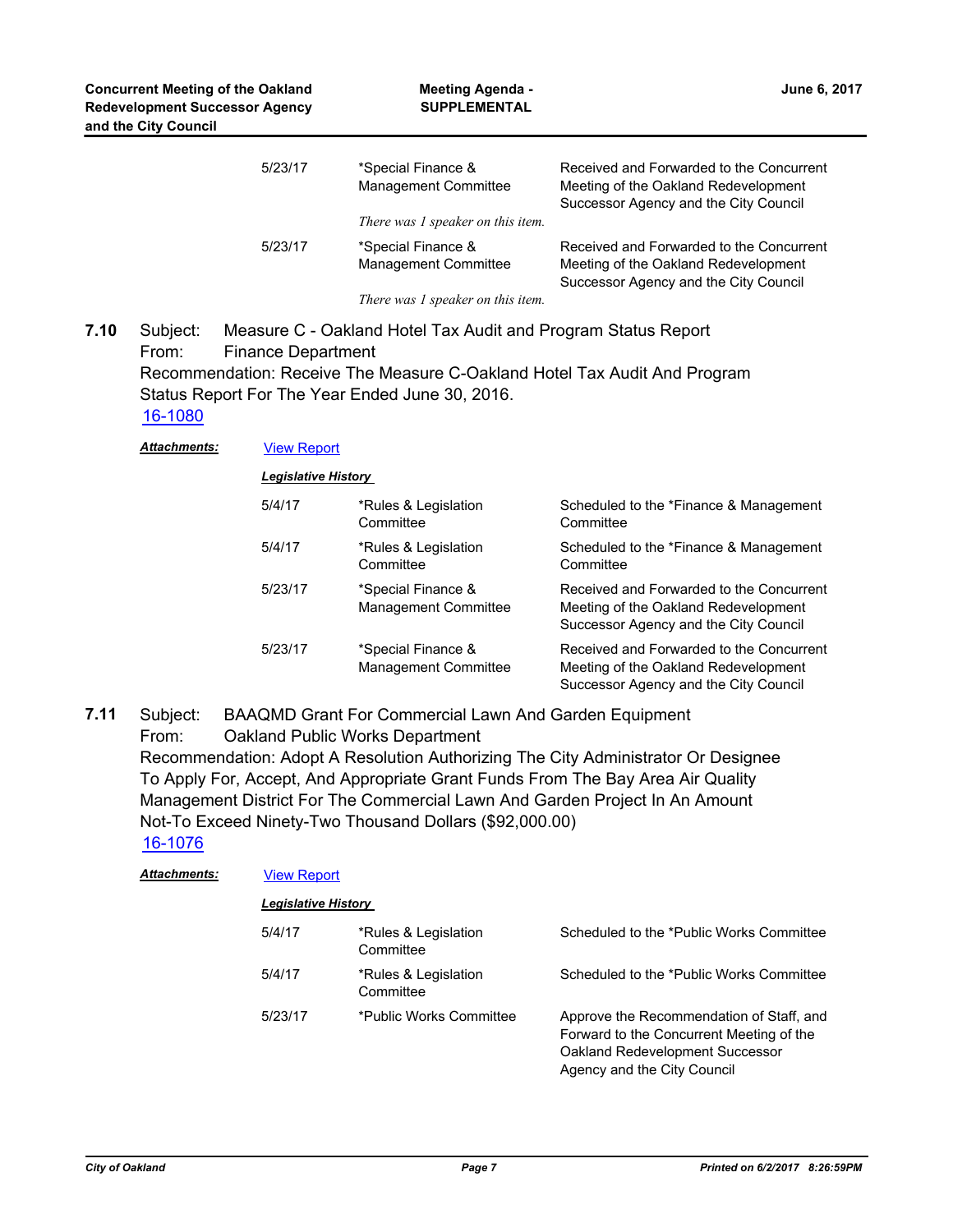5/23/17 \*Public Works Committee Approve the Recommendation of Staff, and Forward to the Concurrent Meeting of the Oakland Redevelopment Successor Agency and the City Council

Subject: Agreement With UPRR For The Existing 5th Avenue At-Grade Crossing From: Department of Transportation Recommendation: Adopt A Resolution Authorizing The City Administrator Or Designee, The Director Of Transportation Or Assistant Director Of Transportation, To Negotiate And Execute An Agreement With Union Pacific Railroad Company (UPRR), In Accordance With California Public Utility Commission (CPUC) Regulations, For The Construction, Maintenance And Operations Of A Signal Interconnect Facility At The Existing 5TH Avenue At-Grade Crossing **7.12**

## [16-1083](http://oakland.legistar.com/gateway.aspx?m=l&id=/matter.aspx?key=27630)

*Attachments:* [View Report](http://oakland.legistar.com/gateway.aspx?M=F&ID=b5168b3c-eca3-4544-8c89-870fd6f19947.pdf)

*Legislative History* 

| 5/4/17  | *Rules & Legislation<br>Committee | Scheduled to the *Public Works Committee                                                                                                               |
|---------|-----------------------------------|--------------------------------------------------------------------------------------------------------------------------------------------------------|
| 5/4/17  | *Rules & Legislation<br>Committee | Scheduled to the *Public Works Committee                                                                                                               |
| 5/23/17 | *Public Works Committee           | Approve the Recommendation of Staff, and<br>Forward to the Concurrent Meeting of the<br>Oakland Redevelopment Successor<br>Agency and the City Council |
| 5/23/17 | *Public Works Committee           | Approve the Recommendation of Staff, and<br>Forward to the Concurrent Meeting of the<br>Oakland Redevelopment Successor<br>Agency and the City Council |

#### Subject: Amend Construction Contract - 23RD Avenue **7.13**

From: Department Of Transportion

Recommendation: Adopt A Resolution (1) Waiving Advertising And Competitive Bidding And (2) Authorizing The City Administrator Or Her Designee, To Amend The 23RD Avenue/29TH Avenue Rail Crossing Project Construction Contract (No. G381112) With McGuire And Hester Construction Increasing The Total Contract Amount From Five Hundred Eighty-Seven Thousand Nine Hundred Fifty-Five Dollars (\$587,955.00) To Eight Hundred Seventeen Thousand Nine Hundred Fifty-Five Dollars (\$817,955.00)

[16-1084](http://oakland.legistar.com/gateway.aspx?m=l&id=/matter.aspx?key=27631)

### *Attachments:* [View Report](http://oakland.legistar.com/gateway.aspx?M=F&ID=f981ffff-85ac-443e-966f-0cc46c7b02f5.pdf)

| <b>Legislative History</b> |                                   |                                          |
|----------------------------|-----------------------------------|------------------------------------------|
| 5/4/17                     | *Rules & Legislation<br>Committee | Scheduled to the *Public Works Committee |
| 5/4/17                     | *Rules & Legislation<br>Committee | Scheduled to the *Public Works Committee |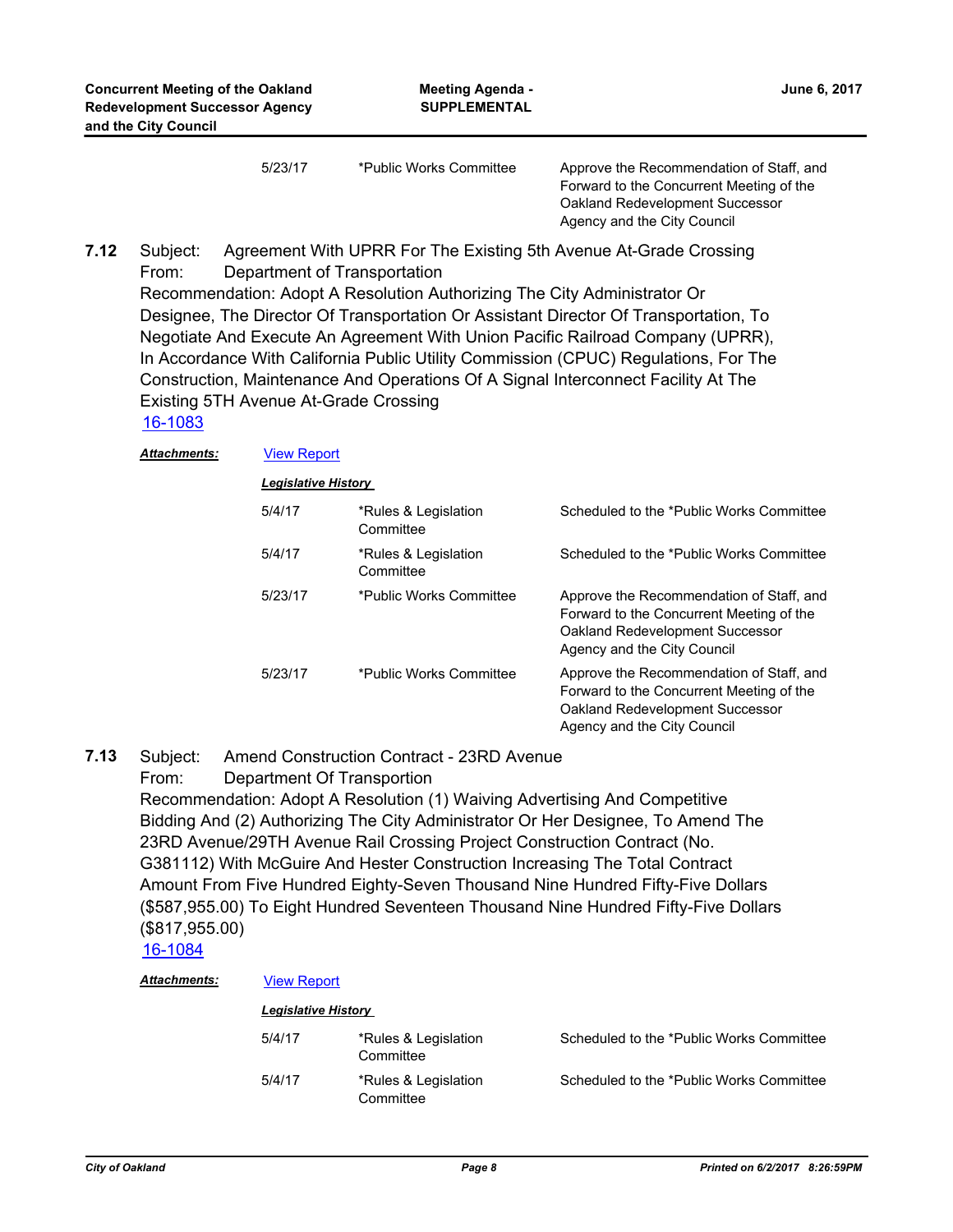| <b>Concurrent Meeting of the Oakland</b><br><b>Redevelopment Successor Agency</b><br>and the City Council | <b>Meeting Agenda -</b><br><b>SUPPLEMENTAL</b> | June 6, 2017                                                                                                                                           |  |
|-----------------------------------------------------------------------------------------------------------|------------------------------------------------|--------------------------------------------------------------------------------------------------------------------------------------------------------|--|
| 5/23/17                                                                                                   | *Public Works Committee                        | Approve the Recommendation of Staff, and<br>Forward to the Concurrent Meeting of the<br>Oakland Redevelopment Successor<br>Agency and the City Council |  |
|                                                                                                           | There was 1 speaker on this item               |                                                                                                                                                        |  |
| 5/23/17                                                                                                   | *Public Works Committee                        | Approve the Recommendation of Staff, and<br>Forward to the Concurrent Meeting of the<br>Oakland Redevelopment Successor<br>Agency and the City Council |  |

*There was 1 speaker on this item*

Subject: Contracts For Vehicular Maintenance and Repairs From: Oakland Public Works Department Recommendation: Adopt A Resolution Authorizing (1) The City Administrator Or Designee To Enter Into A Three-Year Professional Services Agreement With Chargepoint, Inc. For An Amount Not To Exceed Sixty Thousand Dollars (\$60,000.00) Annually For The Period Of March 1, 2017 Through February 29, 2020 For Maintenance And Repair Of Electric Vehicle Charging Stations, Electric Vehicle Charging Station Access Cards And Monthly Network Access; With Two One-Year Options To Extend The Agreement For A Grand Total Contract Amount Of Three Hundred Thousand Dollars (\$300,000.00), Without Returning To Council, And (2) Waiving The Advertising, Competitive Bidding And Request For Proposal/Qualifications (RFP/Q) Requirements **7.14**

### [16-1086](http://oakland.legistar.com/gateway.aspx?m=l&id=/matter.aspx?key=27633)

| Attachments: | <b>View Report</b>         |                                   |                                                                                                                                                        |  |
|--------------|----------------------------|-----------------------------------|--------------------------------------------------------------------------------------------------------------------------------------------------------|--|
|              | <b>Legislative History</b> |                                   |                                                                                                                                                        |  |
|              | 5/4/17                     | *Rules & Legislation<br>Committee | Scheduled to the *Public Works Committee                                                                                                               |  |
|              | 5/4/17                     | *Rules & Legislation<br>Committee | Scheduled to the *Public Works Committee                                                                                                               |  |
|              | 5/23/17                    | *Public Works Committee           | Approve the Recommendation of Staff, and<br>Forward to the Concurrent Meeting of the<br>Oakland Redevelopment Successor<br>Agency and the City Council |  |
|              |                            | There was 1 speaker on this item  |                                                                                                                                                        |  |
|              | 5/23/17                    | *Public Works Committee           | Approve the Recommendation of Staff, and<br>Forward to the Concurrent Meeting of the<br>Oakland Redevelopment Successor<br>Agency and the City Council |  |
|              |                            | There was 1 speaker on this item  |                                                                                                                                                        |  |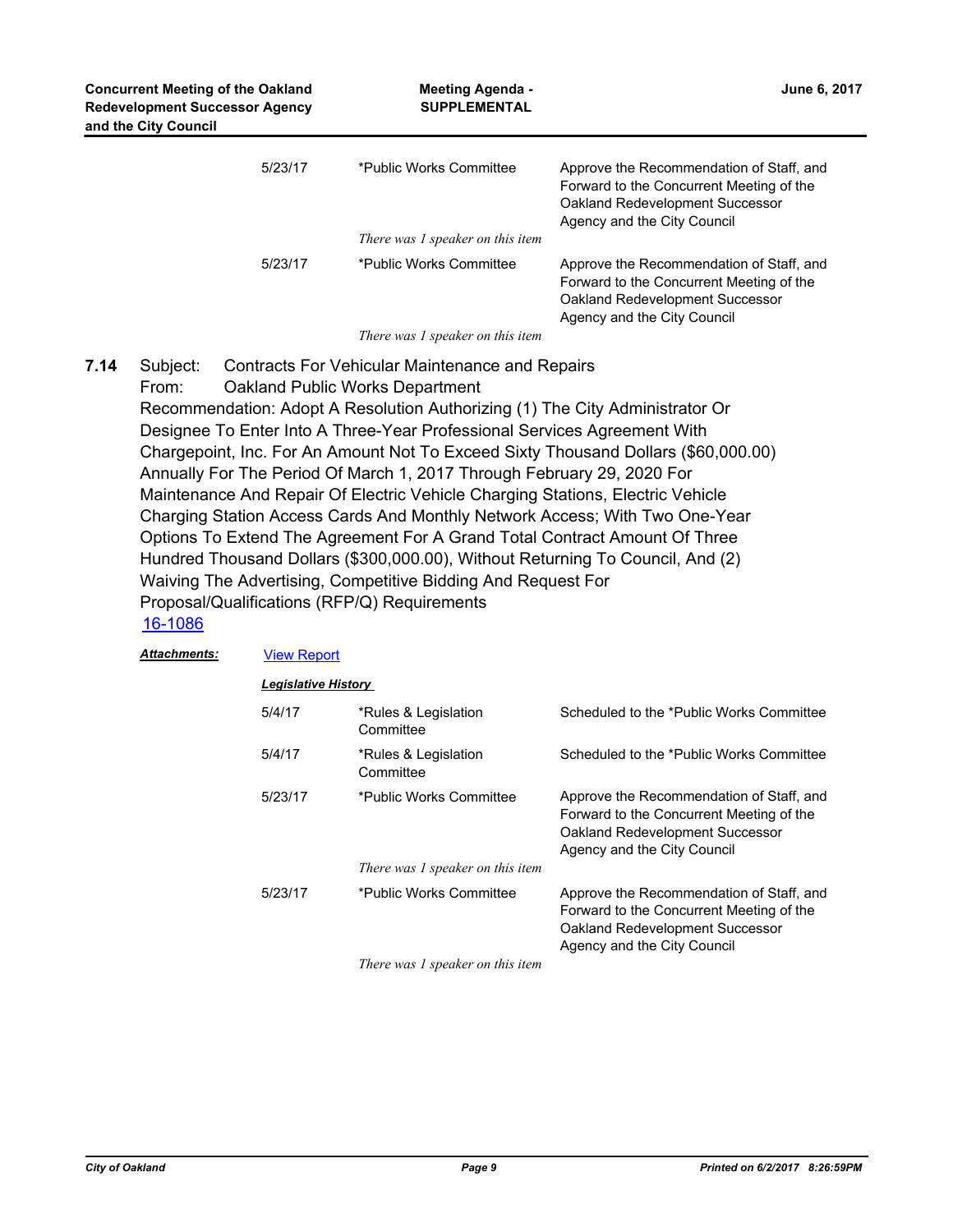| 7.15 | Subject:                                  |                            | Quarterly Status Report On The Rent Adjustment Program (RAP) |                                                                                 |  |
|------|-------------------------------------------|----------------------------|--------------------------------------------------------------|---------------------------------------------------------------------------------|--|
|      | Office Of The City Administrator<br>From: |                            |                                                              |                                                                                 |  |
|      |                                           |                            |                                                              | Recommendation: Receive A Quarterly Status Report On Implementation Of The Rent |  |
|      |                                           |                            |                                                              | Adjustment Program Improvements Highlighted In The Performance Audit Dated June |  |
|      | 27, 2016                                  |                            |                                                              |                                                                                 |  |
|      | 16-0952                                   |                            |                                                              |                                                                                 |  |
|      | <b>Attachments:</b>                       | <b>View Report</b>         |                                                              |                                                                                 |  |
|      |                                           | <b>Legislative History</b> |                                                              |                                                                                 |  |
|      |                                           | 5/23/17                    | *Special Community &                                         | Received and Forwarded to the * Special                                         |  |
|      |                                           |                            | Economic Development                                         | Meeting of the Oakland City Council                                             |  |
|      |                                           |                            | Committee                                                    |                                                                                 |  |
|      |                                           |                            |                                                              | Committee requested additional information about the Rent Adjustment            |  |
|      |                                           |                            |                                                              | Programs level of limited duration employment would be needed.                  |  |
|      |                                           |                            | There were 9 speakers on this item.                          |                                                                                 |  |
|      |                                           | 5/23/17                    | *Special Community &                                         | Received and Forwarded to the * Special                                         |  |
|      |                                           |                            | Economic Development                                         | Meeting of the Oakland City Council                                             |  |
|      |                                           |                            | Committee                                                    |                                                                                 |  |
|      |                                           |                            |                                                              | Committee requested additional information about the Rent Adjustment            |  |

*Programs level of limited duration employment would be needed.*

*There were 9 speakers on this item.*

Subject: Brooklyn Basin Community Facilities District (CFD) **7.16**

From: Planning And Building

Recommendation: Adopt A Resolution Of Intention Of The City Of Oakland To: Establish City Of Oakland Community Facilities District No. 2017-1 (Brooklyn Basin Public Services); Schedule A Public Hearing; Levy A Special Tax To Finance The Maintenance Of Certain Public Improvements; And Approve A Proposed Boundary Map For Community Facilities District No. 2017-1- Pursuant To The Mello-Roos Community Facilities Act Of 1982; And Find Compliance With CEQA, Each As A Separate And Independent Basis, California Environmental Quality Act (CEQA) Guideline Sections 15162 Subsequent Environmental Impact Reports (EIRS) And Negative Declarations, 15183 Projects Consistent With A Community Plan, General Plan, Or Zoning, 15301 Existing Facilities; And Section 15308 Actions By Regulatory Agencies For Protection Of The Environment

[16-1088](http://oakland.legistar.com/gateway.aspx?m=l&id=/matter.aspx?key=27635)

*Attachments:* [View Report](http://oakland.legistar.com/gateway.aspx?M=F&ID=8d6f95eb-966e-43c6-8b5a-3b1e70285f76.pdf)

### *Legislative History*

5/4/17 \*Rules & Legislation **Committee** Scheduled to the \*Community & Economic Development Committee *This item wil go before the May 23, 2017 Community and Economic Development before it is heard at the full City Council Meeting on June 6, 2017.*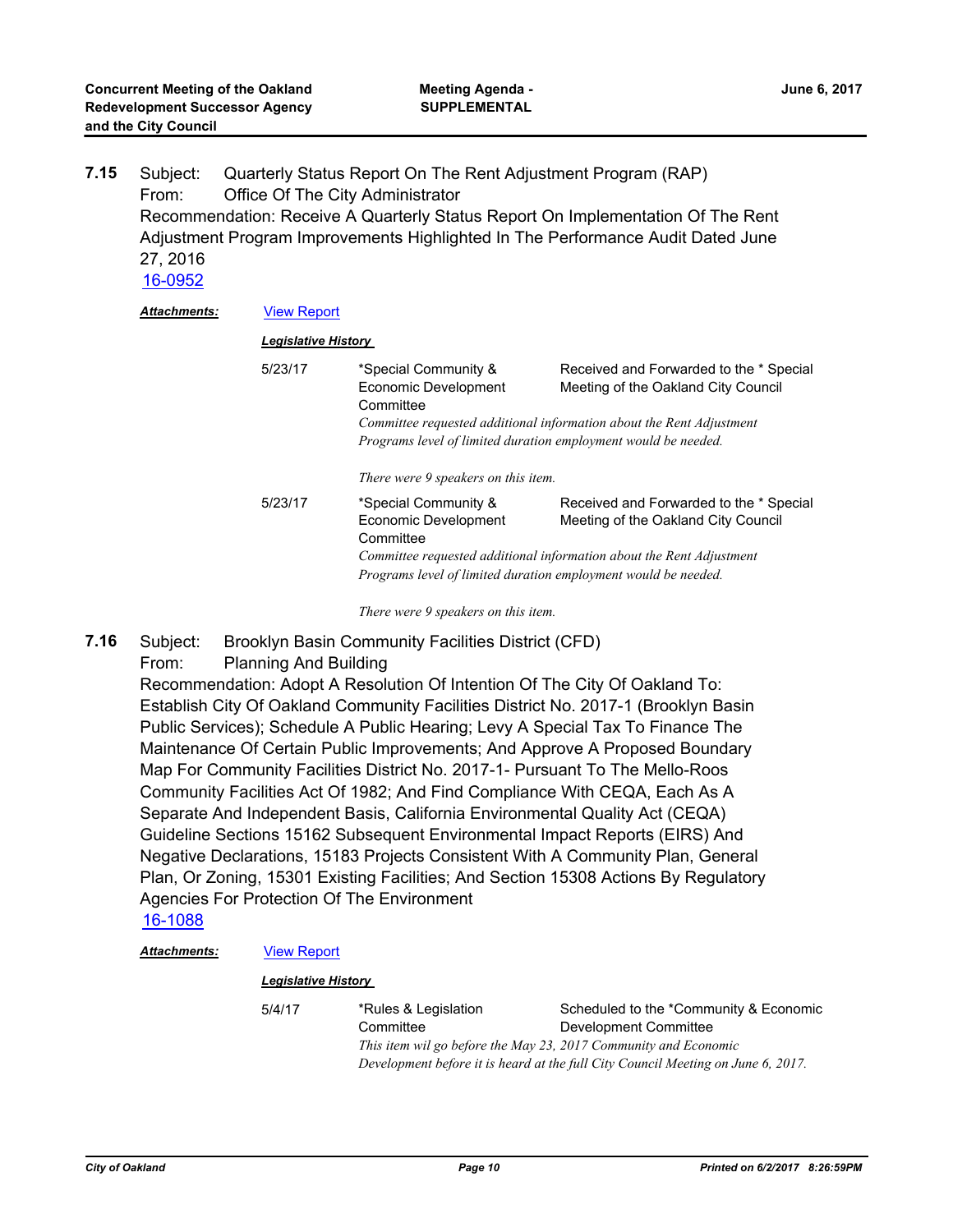| 5/4/17  | *Rules & Legislation<br>Committee<br>This item wil go before the May 23, 2017 Community and Economic | Scheduled to the *Community & Economic<br>Development Committee<br>Development before it is heard at the full City Council Meeting on June 6, 2017.    |
|---------|------------------------------------------------------------------------------------------------------|--------------------------------------------------------------------------------------------------------------------------------------------------------|
| 5/23/17 | *Special Community &<br>Economic Development<br>Committee                                            | Approve the Recommendation of Staff, and<br>Forward to the Concurrent Meeting of the<br>Oakland Redevelopment Successor<br>Agency and the City Council |
|         | There was 1 speaker on this item.                                                                    |                                                                                                                                                        |
| 5/23/17 | *Special Community &<br>Economic Development<br>Committee                                            | Approve the Recommendation of Staff, and<br>Forward to the Concurrent Meeting of the<br>Oakland Redevelopment Successor<br>Agency and the City Council |
|         | There was 1 speaker on this item.                                                                    |                                                                                                                                                        |

Subject: West Oakland Job Resource Center Fiscal Agency Contract From: Economic And Workforce Development Recommendation: Adopt A Resolution Authorizing The City Administrator To: 1) Waive The Advertising, Competitive Bid, And Request For Proposals/Qualifications Process; And 2) Amend The Contract With Urban Strategies Council To Act As The Fiscal Agent For The West Oakland Job Resource Center To Increase The Contract Amount From \$212,936 To \$240,782 (Previously Amended By Resolutions 85251 C.M.S., 85661 C.M.S., And 86240 C.M.S.) And To Extend The Termination Date To December 31, 2017 **7.17**

[16-1068](http://oakland.legistar.com/gateway.aspx?m=l&id=/matter.aspx?key=27615) [View Report](http://oakland.legistar.com/gateway.aspx?M=F&ID=d1ba64cc-499d-4c2e-8ccc-fdfc44ba1c8f.pdf) [View Supplemental Report](http://oakland.legistar.com/gateway.aspx?M=F&ID=701db54e-1da4-405f-8038-ca093bfcdbde.pdf) *Attachments: Legislative History*  5/4/17 \*Rules & Legislation **Committee** Scheduled to the \*Community & Economic Development Committee 5/4/17 \*Rules & Legislation **Committee** Scheduled to the \*Community & Economic Development Committee 5/23/17 \*Special Community & Economic Development **Committee** Approve the Recommendation of Staff, and Forward to the Concurrent Meeting of the Oakland Redevelopment Successor Agency and the City Council *There was 1 speaker on this item.* 5/23/17 \*Special Community & Economic Development **Committee** Approve the Recommendation of Staff, and Forward to the Concurrent Meeting of the Oakland Redevelopment Successor

*There was 1 speaker on this item.*

Agency and the City Council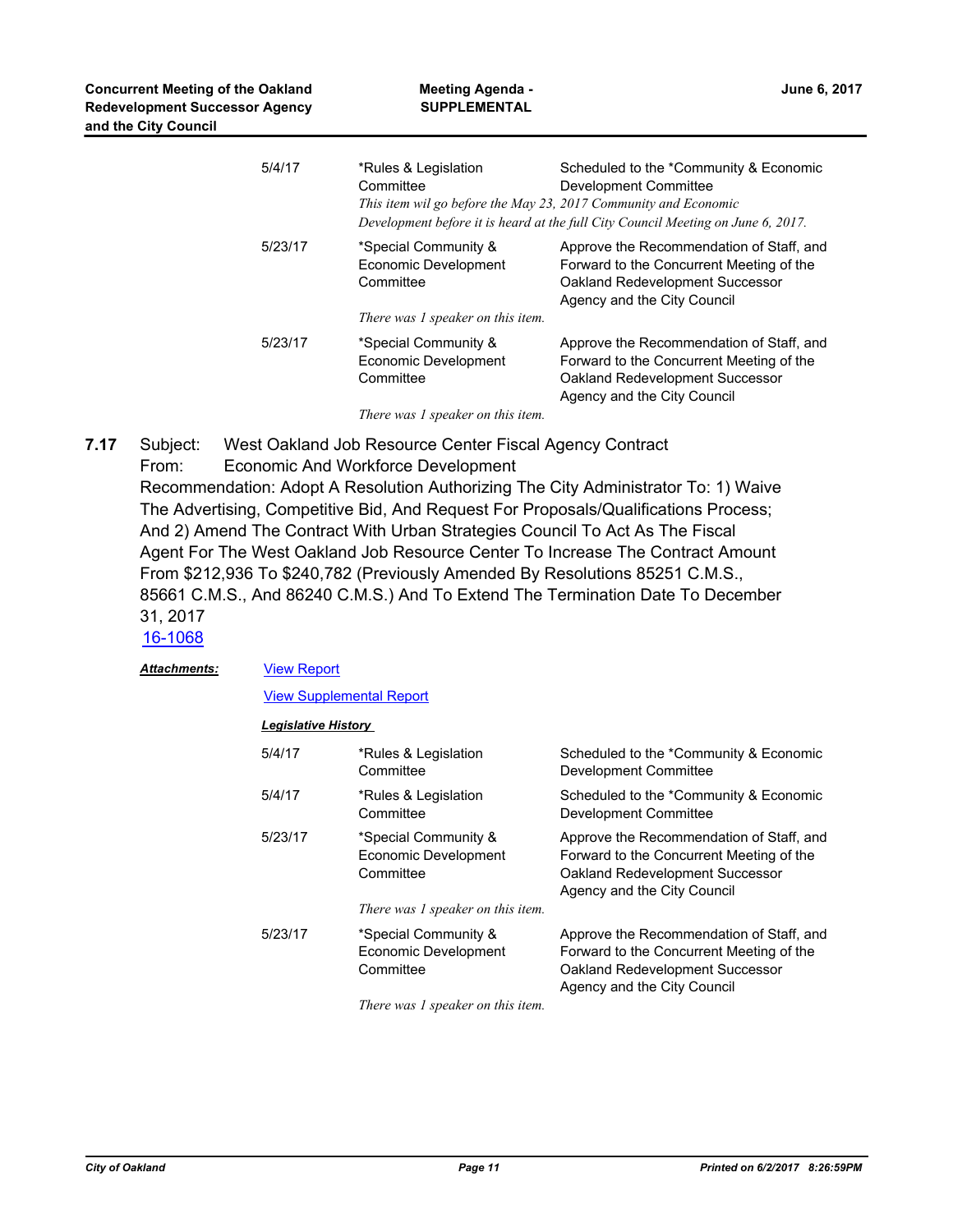Subject: Information And Assistance (I&A) Program For Oakland Seniors FY 2017- 2019 **7.18**

From: Human Services Department

Recommendation: Adopt A Resolution (1) Authorizing The City Administrator To Accept And Appropriate A Grant In An Amount Not To Exceed \$48,118 Per Year For Fiscal Years 2017-2018 And 2018-2019 For A Total Amount Of \$96,236 For Two Years From Alameda County Social Services Agency For Continued Operation Of The Information And Assistance (I&A) Program For Oakland Seniors For The Period Of July 1, 2017 Through June 30, 2019; And Accept And Appropriate Any Additional Funds From The Grantor For The I&A Program Within The Grant Term; And (2) Authorizing A Contribution From The General Purpose Fund In The Amount Equivalent To The Departmental Overhead Charges In An Estimated Amount Of \$5,820 For FY 2017-2019 And Central Services Overhead Charges In An Estimated Amount Of \$21,816 For FY 2017-2019

[16-1069](http://oakland.legistar.com/gateway.aspx?m=l&id=/matter.aspx?key=27616)

[View Report](http://oakland.legistar.com/gateway.aspx?M=F&ID=81e14a0d-9a97-414f-81b5-17957d4cb84a.pdf) *Attachments:*

[View Supplemental Report](http://oakland.legistar.com/gateway.aspx?M=F&ID=a8dc27f3-450b-44b9-be39-5e214f4e007e.pdf)

### *Legislative History*

| 5/4/17  | *Rules & Legislation<br>Committee     | Scheduled to the *Life Enrichment<br>Committee                                                                                                         |
|---------|---------------------------------------|--------------------------------------------------------------------------------------------------------------------------------------------------------|
| 5/4/17  | *Rules & Legislation<br>Committee     | Scheduled to the *Life Enrichment<br>Committee                                                                                                         |
| 5/23/17 | *Special Life Enrichment<br>Committee | Approve the Recommendation of Staff, and<br>Forward to the Concurrent Meeting of the<br>Oakland Redevelopment Successor<br>Agency and the City Council |
|         | There was 1 speaker on this itme      |                                                                                                                                                        |
| 5/23/17 | *Special Life Enrichment<br>Committee | Approve the Recommendation of Staff, and<br>Forward to the Concurrent Meeting of the<br>Oakland Redevelopment Successor<br>Agency and the City Council |

*There was 1 speaker on this itme*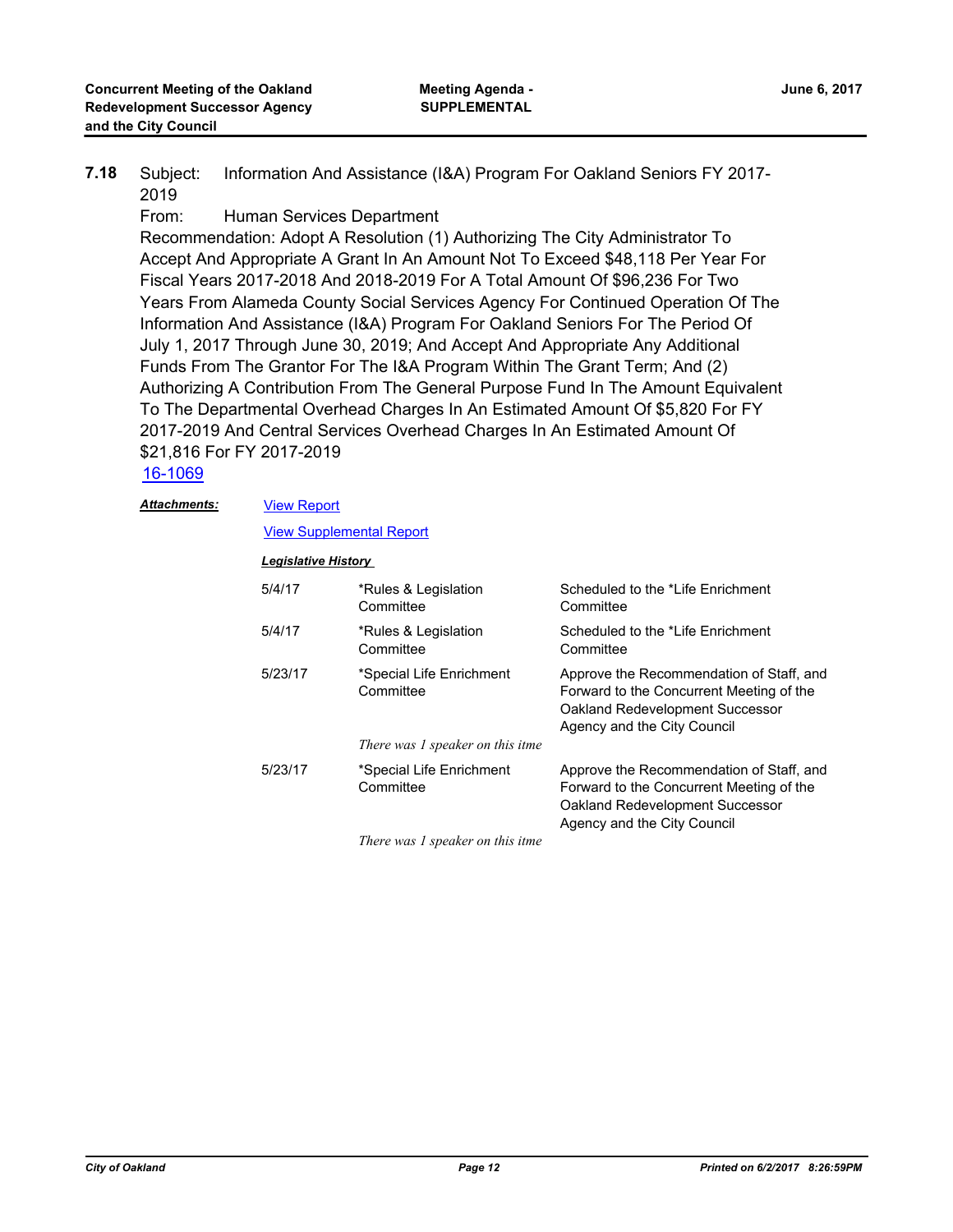## Subject: Multipurpose Senior Service Program (MSSP) FY 2017-2018 From: Human Services Department Recommendation: Adopt A Resolution Authorizing The City Administrator To: 1) Apply For, Accept And Appropriate State Of California Standard Agreement Funds In The Amount Of \$1,405,480 And Enter Into Agreement Number MS-1718-01 With The State Of California Department Of Aging For The Multipurpose Senior Services Program (MSSP) For Fiscal Year 2017-2018; And (2) Enter Into Professional Service Agreements With Various Vendors To Provide In-Home Services To Frail Seniors For The Period July 1, 2017 Through June 30, 2018 In A Total Amount Not To Exceed \$210,822; And Waiving The Request For Proposal/Qualifications Requirement For The Agreements; And Authorizing A Contribution From The General Purpose Fund In The Amount Equivalent To The Departmental Overhead Charges Estimated At \$56,124 And Central Services Overhead Charges Estimated At \$216,571 **7.19** [16-1071](http://oakland.legistar.com/gateway.aspx?m=l&id=/matter.aspx?key=27618)

### *Attachments:*

# [View Report](http://oakland.legistar.com/gateway.aspx?M=F&ID=73d7b49c-c9a3-4c46-b339-9af84ee5126a.pdf)

# [View Supplemental Report](http://oakland.legistar.com/gateway.aspx?M=F&ID=4467b29f-8aef-4df7-9bbe-fb9b2911ffca.pdf)

# *Legislative History*

| 5/4/17  | *Rules & Legislation<br>Committee     | Scheduled to the *Life Enrichment<br>Committee                                                                                                         |
|---------|---------------------------------------|--------------------------------------------------------------------------------------------------------------------------------------------------------|
| 5/4/17  | *Rules & Legislation<br>Committee     | Scheduled to the *Life Enrichment<br>Committee                                                                                                         |
| 5/23/17 | *Special Life Enrichment<br>Committee | Approve the Recommendation of Staff, and<br>Forward to the Concurrent Meeting of the<br>Oakland Redevelopment Successor<br>Agency and the City Council |
|         | There was 1 speakers on this item     |                                                                                                                                                        |
| 5/23/17 | *Special Life Enrichment<br>Committee | Approve the Recommendation of Staff, and<br>Forward to the Concurrent Meeting of the<br>Oakland Redevelopment Successor<br>Agency and the City Council |

*There was 1 speakers on this item*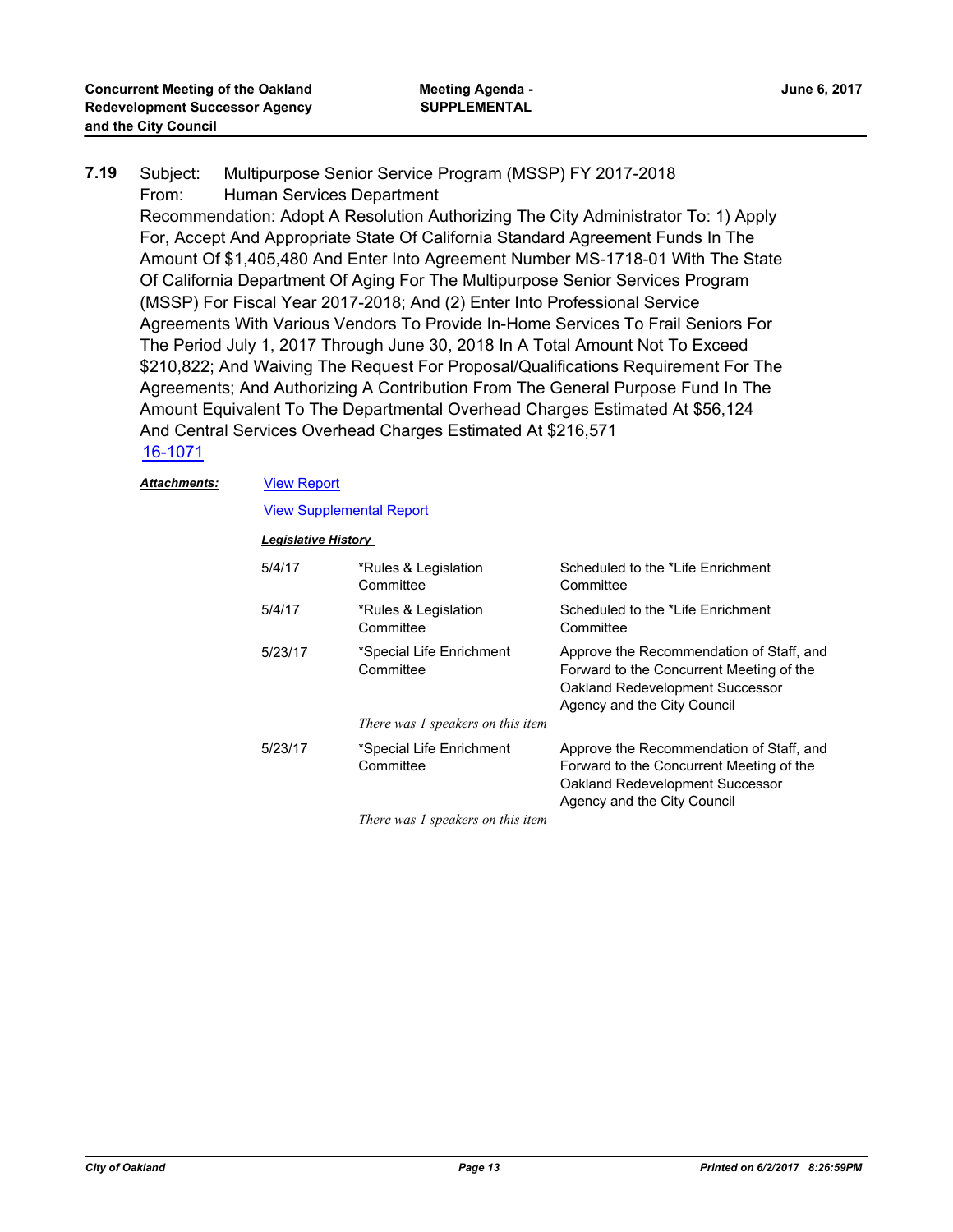## Subject: Alameda County Social Service Agency/Bay Area Community Services/Shelter Plus FY 2017-2019 From: Human Services Department Recommendation: Adopt A Resolution Authorizing The City Administrator To: 1) Enter Into An Agreement With Alameda County Social Service Agency To Accept Funds In The Amount Of \$305,008 Each Year For Fiscal Years 2017-2018 And 2018-2019; And Appropriate Said Funds; 2) Enter Into A Grant Agreement With Bay Area Community Services In The Amount Of \$247,550 Each Year For Fiscal Years 2017-2018 And 2018-2019 For The Provision Of Interim Housing And Support Services At The Housing Fast Support Network; 3) Enter Into A Grant Agreement With Abode Services For Provision Of After-Care Services To Shelter Plus Care Families In The Amount Of \$30,000 Each Year For Fiscal Years 2017-2018 And 2018-2019; And 4) Authorize A Contribution From The General Purpose Fund In The Amount Equivalent To The Department's Central Services Overhead In An Estimated Amount Of \$4,130 For Fiscal Year 2017-2018 And \$3,943 For Fiscal Year 2018-2019 **7.20**

# [16-1072](http://oakland.legistar.com/gateway.aspx?m=l&id=/matter.aspx?key=27619)

### *Attachments:* [View Report](http://oakland.legistar.com/gateway.aspx?M=F&ID=c0924741-34fd-4867-b3b8-de9987d568d4.pdf)

### *Legislative History*

| 5/4/17  | *Rules & Legislation<br>Committee     | Scheduled to the *Life Enrichment<br>Committee                                                                                                         |
|---------|---------------------------------------|--------------------------------------------------------------------------------------------------------------------------------------------------------|
| 5/4/17  | *Rules & Legislation<br>Committee     | Scheduled to the *Life Enrichment<br>Committee                                                                                                         |
| 5/23/17 | *Special Life Enrichment<br>Committee | Approve the Recommendation of Staff, and<br>Forward to the Concurrent Meeting of the<br>Oakland Redevelopment Successor<br>Agency and the City Council |
| 5/23/17 | *Special Life Enrichment<br>Committee | Approve the Recommendation of Staff, and<br>Forward to the Concurrent Meeting of the<br>Oakland Redevelopment Successor<br>Agency and the City Council |

Subject: Senior Center Trust Fund **7.21**

> From: Human Services Department Recommendation: Adopt A Resolution Authorizing The City Administrator To Accept, Appropriate, And Expend Revenue Received In City Established Trust Accounts For Senior Center Events And Activities

## [16-1073](http://oakland.legistar.com/gateway.aspx?m=l&id=/matter.aspx?key=27620)

#### *Attachments:* [View Report](http://oakland.legistar.com/gateway.aspx?M=F&ID=dfef51ad-8501-4fcb-bb22-c1e3c8f467b4.pdf) *Legislative History*  5/4/17 \*Rules & Legislation **Committee** Scheduled to the \*Life Enrichment **Committee** 5/4/17 \*Rules & Legislation **Committee** Scheduled to the \*Life Enrichment **Committee**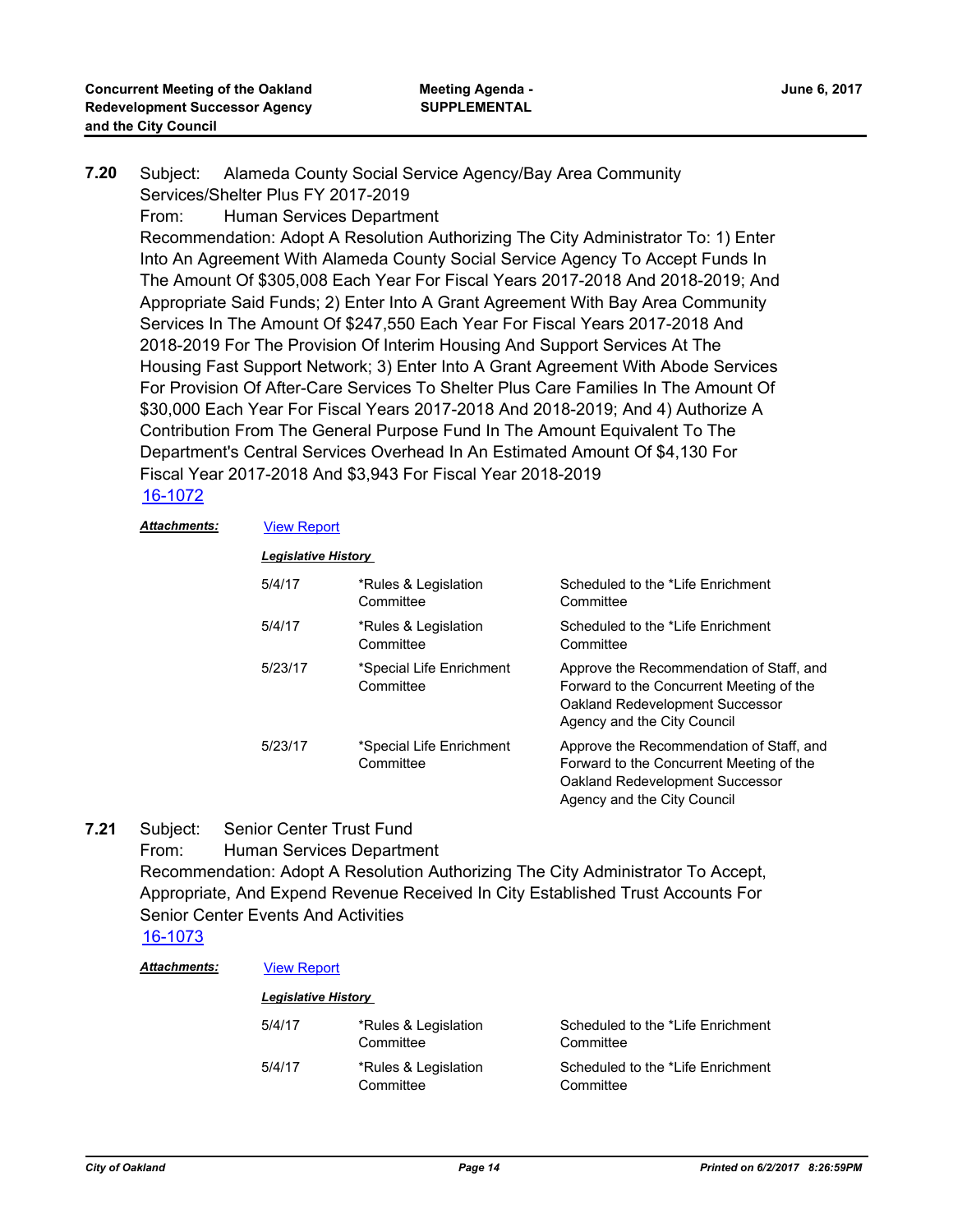| <b>Concurrent Meeting of the Oakland</b><br><b>Redevelopment Successor Agency</b><br>and the City Council | <b>Meeting Agenda -</b><br><b>SUPPLEMENTAL</b> |                                                                                                                                                        |  | June 6, 2017 |  |
|-----------------------------------------------------------------------------------------------------------|------------------------------------------------|--------------------------------------------------------------------------------------------------------------------------------------------------------|--|--------------|--|
| 5/23/17                                                                                                   | *Special Life Enrichment<br>Committee          | Approve the Recommendation of Staff, and<br>Forward to the Concurrent Meeting of the<br>Oakland Redevelopment Successor<br>Agency and the City Council |  |              |  |
| 5/23/17                                                                                                   | *Special Life Enrichment<br>Committee          | Approve the Recommendation of Staff, and<br>Forward to the Concurrent Meeting of the<br>Oakland Redevelopment Successor<br>Agency and the City Council |  |              |  |

Subject: Senior Companion Program/Foster Grandparent Program (SCP/FGP) FY 2017-2018 **7.22**

From: Human Services Department

Recommendation: Adopt A Resolution (1) Authorizing The City Administrator To Enter Into Grant Agreements To Accept Grant Funds For Fiscal Year 2017-2018 From The Corporation For National And Community Services (CNCS) In Amounts Not To Exceed \$287,126 For The Senior Companion Program And \$29,484 For The Foster Grandparent Program; (2) Authorizing The City Administrator To Accept And Appropriate Additional Grant Funds From CNCS Within The Grant Terms Without Returning To Council; And (3) Authorizing A Contribution From The General Purpose Fund In The Amount Equivalent To The Departmental Overhead Charges In An Estimated Amount Of \$6,513 And Central Services Overhead Charges In An Estimated Amount Of \$25,133

# [16-1074](http://oakland.legistar.com/gateway.aspx?m=l&id=/matter.aspx?key=27621)

| <b>Attachments:</b> | <b>View Report</b>         |                                       |                                                                                                                                                        |  |
|---------------------|----------------------------|---------------------------------------|--------------------------------------------------------------------------------------------------------------------------------------------------------|--|
|                     | <b>Legislative History</b> |                                       |                                                                                                                                                        |  |
|                     | 5/4/17                     | *Rules & Legislation<br>Committee     | Scheduled to the *Life Enrichment<br>Committee                                                                                                         |  |
|                     | 5/4/17                     | *Rules & Legislation<br>Committee     | Scheduled to the *Life Enrichment<br>Committee                                                                                                         |  |
|                     | 5/23/17                    | *Special Life Enrichment<br>Committee | Approve the Recommendation of Staff, and<br>Forward to the Concurrent Meeting of the<br>Oakland Redevelopment Successor<br>Agency and the City Council |  |
|                     |                            | There was 1 speaker on this item      |                                                                                                                                                        |  |
|                     | 5/23/17                    | *Special Life Enrichment<br>Committee | Approve the Recommendation of Staff, and<br>Forward to the Concurrent Meeting of the<br>Oakland Redevelopment Successor<br>Agency and the City Council |  |
|                     |                            | There was 1 speaker on this item      |                                                                                                                                                        |  |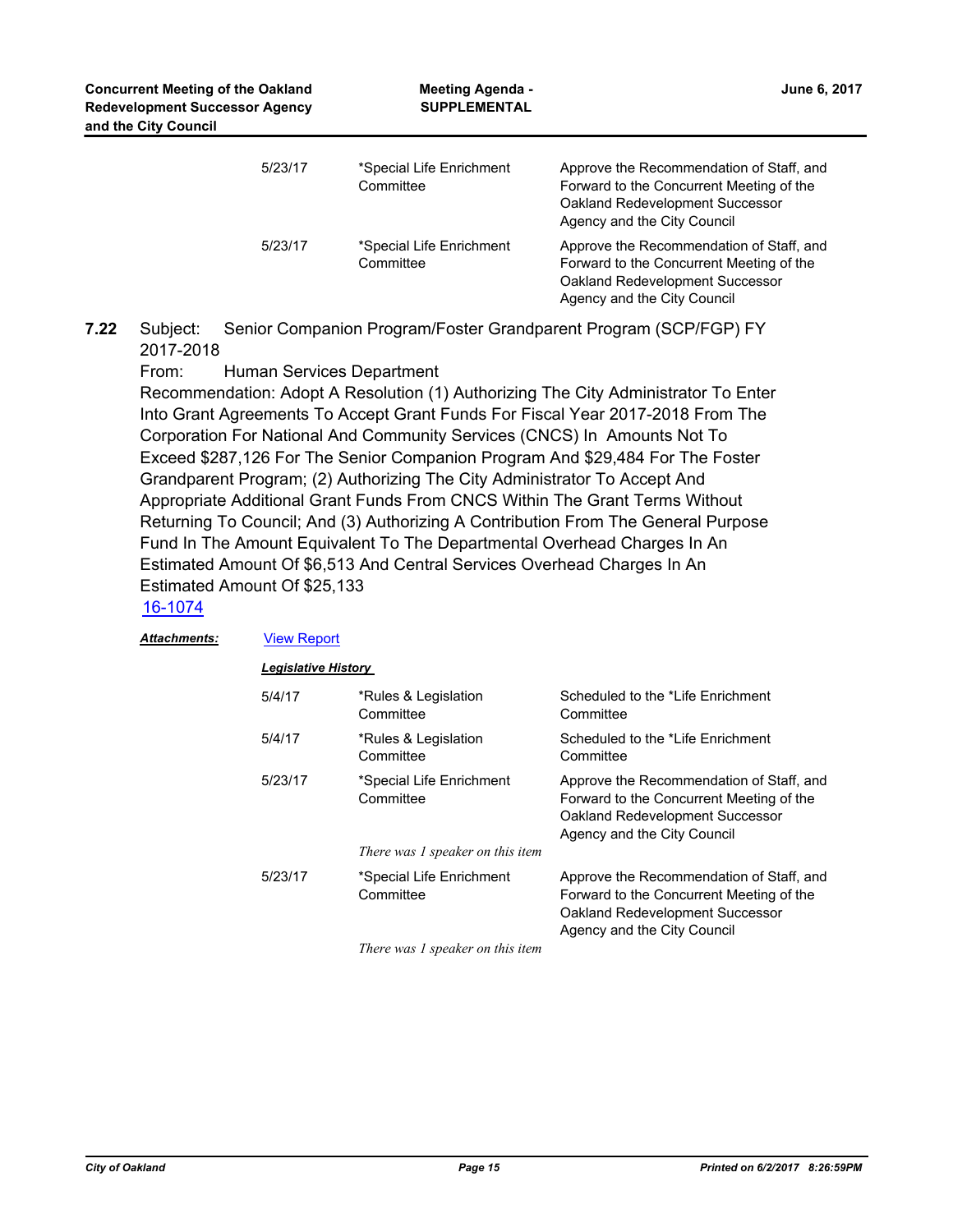Subject: Paratransit Measure B & BB Funds For Fiscal Year 2017-18 From: Human Services Department Recommendation: Adopt A Resolution Authorizing The City Administrator To Accept And Appropriate Direct Local Program Distribution Funds In The Amount Of \$1,101,522 Measure B And \$1,145,144 Measure BB For Fiscal Year 2017-2018 From The Alameda County Transportation Commission To Provide Paratransit Services; And Authorizing The City Administrator To Execute Reimbursement Agreements For Fiscal Year 2017-2018 In Amounts Of: 1) \$600,000 To Friendly Transportation, Inc. DBA Friendly Cab Company And Metro Yellow Cab Company, 2) \$100,000 To St. Mini Cab Corporation DBA Veterans Cab, 3) \$325,000 To Quality Transit, LLC, 4) \$200,000 To Bell Transit Corporation And 5) \$175,000 To Bay Area Charters, Inc.; And Authorizing The City Administrator To Accept And Appropriate Any Additional Grant Funds That Become Available For FY 2017-2018 And Amend The FY 2017-2018 Agreements Without Returning To City Council **7.23**

### [16-1077](http://oakland.legistar.com/gateway.aspx?m=l&id=/matter.aspx?key=27624)

### *Attachments:* [View Report](http://oakland.legistar.com/gateway.aspx?M=F&ID=4b948566-9e93-4b97-85a7-beaba28fd629.pdf)

| 5/4/17  | *Rules & Legislation<br>Committee<br>There was a change in the title read into record. | Scheduled to the *Life Enrichment<br>Committee                                                                                                         |  |  |
|---------|----------------------------------------------------------------------------------------|--------------------------------------------------------------------------------------------------------------------------------------------------------|--|--|
| 5/4/17  | *Rules & Legislation<br>Committee<br>There was a change in the title read into record. | Scheduled to the *Life Enrichment<br>Committee                                                                                                         |  |  |
| 5/23/17 | *Special Life Enrichment<br>Committee<br>There were 2 speakers on this item            | Approve the Recommendation of Staff, and<br>Forward to the Concurrent Meeting of the<br>Oakland Redevelopment Successor<br>Agency and the City Council |  |  |
| 5/23/17 | *Special Life Enrichment<br>Committee                                                  | Approve the Recommendation of Staff, and<br>Forward to the Concurrent Meeting of the<br>Oakland Redevelopment Successor<br>Agency and the City Council |  |  |
|         | There were 2 speakers on this item                                                     |                                                                                                                                                        |  |  |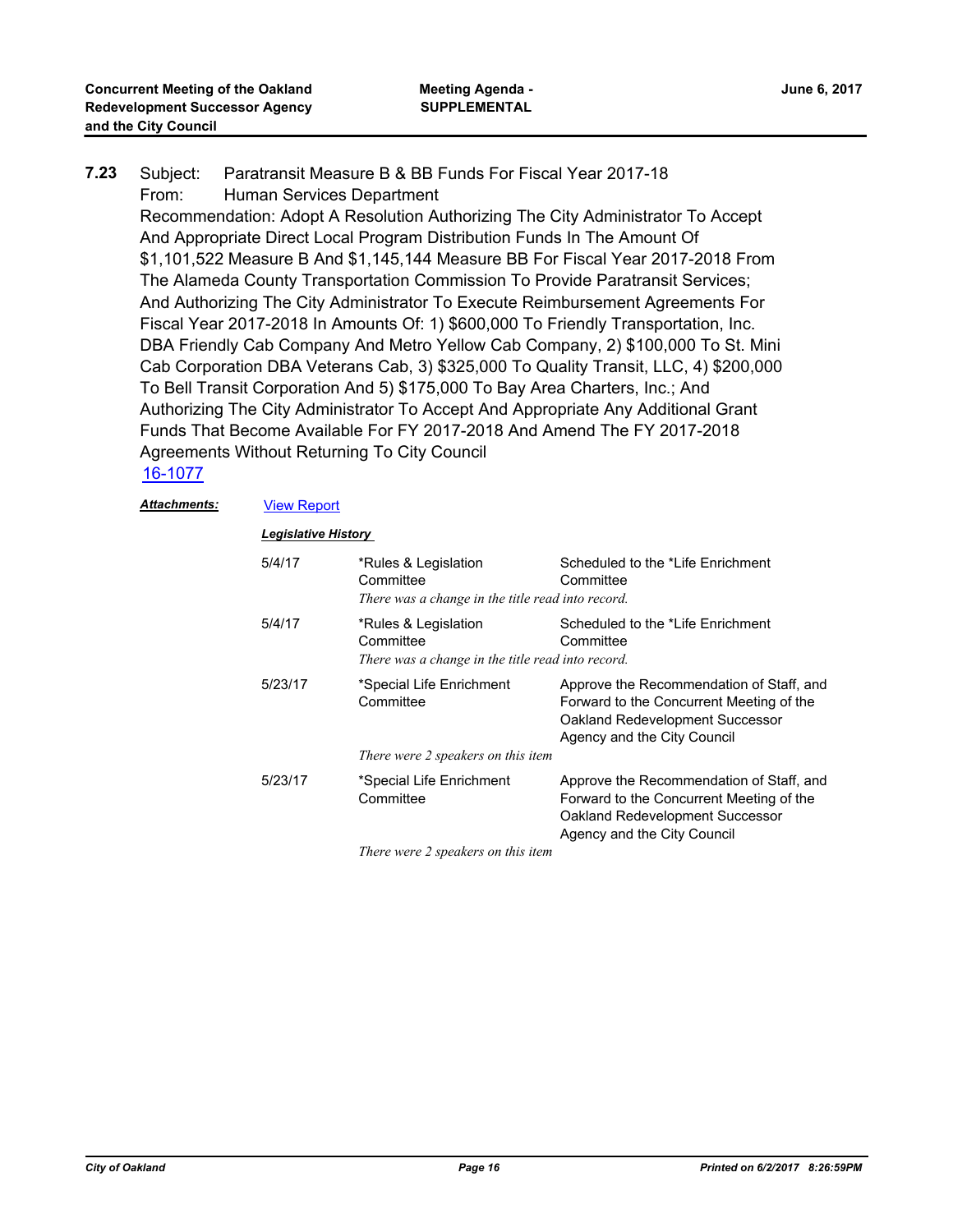Subject: Amending The Emergency Management And Disaster Council Program From: OFD/ Office Of Emergency Service Recommendation: Adopt An Ordinance Amending Oakland Municipal Code Chapter 8.50 To Reflect Changes In The City's Emergency Organization, The City's Disaster Council, And Changes In State Rules And Regulations The New Title Of OMC 8.50 Shall Be "Oakland Emergency Services Organization And Disaster Council" **7.24** [16-1070](http://oakland.legistar.com/gateway.aspx?m=l&id=/matter.aspx?key=27617)

### *Attachments:* [View Report](http://oakland.legistar.com/gateway.aspx?M=F&ID=7eb24dc4-3517-4a1c-a42d-30fb6a4939eb.pdf)

*ACTION ON THIS ITEM WILL RESULT IN INTRODUCTION (First Reading) OF THIS ORDINANCE.* 

*FINAL PASSAGE (Second Reading) WILL OCCUR ON JUNE 20, 2017. Legislative History* 

| 5/4/17  | *Rules & Legislation<br>Committee   | Scheduled to the *Public Safety Committee                                                                                                              |
|---------|-------------------------------------|--------------------------------------------------------------------------------------------------------------------------------------------------------|
| 5/4/17  | *Rules & Legislation<br>Committee   | Scheduled to the *Public Safety Committee                                                                                                              |
| 5/23/17 | *Public Safety Committee            | Approve the Recommendation of Staff, and<br>Forward to the Concurrent Meeting of the<br>Oakland Redevelopment Successor<br>Agency and the City Council |
|         | There were 2 speakers on this item. |                                                                                                                                                        |
| 5/23/17 | *Public Safety Committee            | Approve the Recommendation of Staff, and<br>Forward to the Concurrent Meeting of the<br>Oakland Redevelopment Successor<br>Agency and the City Council |

*There were 2 speakers on this item.*

Subject: Oakland Unite Renewal FY 2017-2018 **7.25**

From: HSD/Oakland Unite

Recommendation: Adopt A Resolution Authorizing The City Administrator To: (1) Renew Oakland Unite Grant Agreements Between The City Of Oakland And Various Public And Non-Profit Agencies And Fund Direct City Services To Provide Violence Intervention Programs For An Estimated Amount Of \$8,050,687 For Fiscal Year 2017-2018; And (2) Amend Professional Service Agreements With Pathways Consultants To Increase The Amount By Up To \$30,000 For A Fiscal Year 2017-2018 Contract Amount Not To Exceed \$50,000, And With Bright Research Group To Increase The Amount By Up To \$80,000 For Training And Technical Assistance For A Fiscal Year 2017-2018 Contract Amount Not To Exceed \$330,000 [16-1082](http://oakland.legistar.com/gateway.aspx?m=l&id=/matter.aspx?key=27629)

### *Attachments:*

[VIew Report](http://oakland.legistar.com/gateway.aspx?M=F&ID=c26c1b69-5b59-403b-930a-f01e393e97cc.pdf)

[View Supplemental Report](http://oakland.legistar.com/gateway.aspx?M=F&ID=c8b1275e-79b6-4c82-a901-811d8cf91158.pdf)

[View Supplemetal Report](http://oakland.legistar.com/gateway.aspx?M=F&ID=28dc7939-1eb2-4144-a12c-bcf0bc08404a.pdf)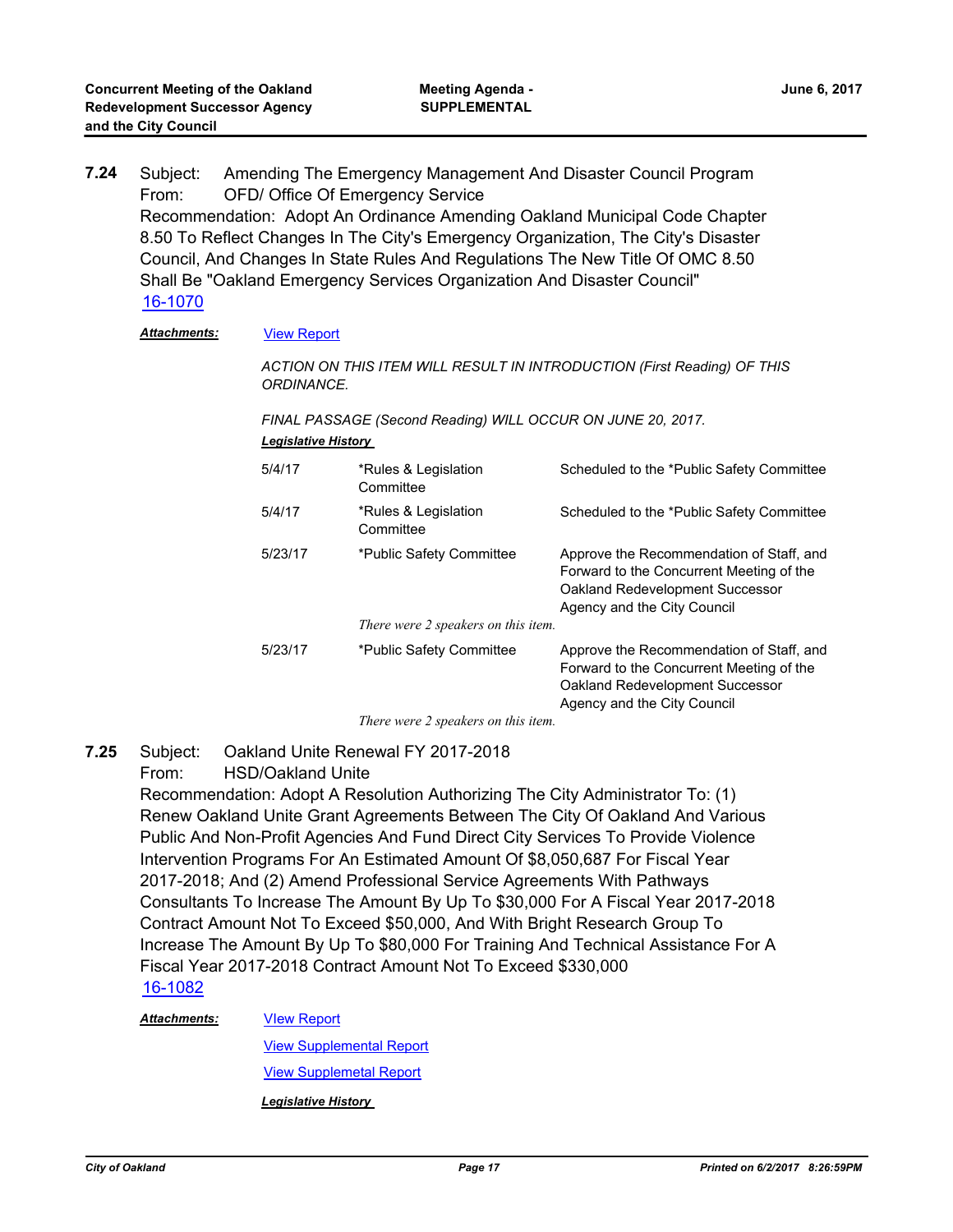| 5/4/17  | *Rules & Legislation<br>Committee                                                                                                                                                                                                         | Scheduled to the *Public Safety Committee                                                                                                                                                                                                                                                                                                                                                           |  |
|---------|-------------------------------------------------------------------------------------------------------------------------------------------------------------------------------------------------------------------------------------------|-----------------------------------------------------------------------------------------------------------------------------------------------------------------------------------------------------------------------------------------------------------------------------------------------------------------------------------------------------------------------------------------------------|--|
| 5/4/17  | *Rules & Legislation<br>Committee                                                                                                                                                                                                         | Scheduled to the *Public Safety Committee                                                                                                                                                                                                                                                                                                                                                           |  |
| 5/23/17 | *Public Safety Committee                                                                                                                                                                                                                  | Approve the Recommendation of Staff, and<br>Forward to the Concurrent Meeting of the<br>Oakland Redevelopment Successor<br>Agency and the City Council<br>Committee directed staff to return with a supplemental report with accurate<br>family violence and CSEC numerical data that need to be updated, and the<br>corrective plan for the various organizations that have been under performing. |  |
|         | There were 17 speakers on this item.                                                                                                                                                                                                      |                                                                                                                                                                                                                                                                                                                                                                                                     |  |
| 5/23/17 | *Public Safety Committee                                                                                                                                                                                                                  | Approve the Recommendation of Staff, and<br>Forward to the Concurrent Meeting of the<br>Oakland Redevelopment Successor<br>Agency and the City Council                                                                                                                                                                                                                                              |  |
|         | Committee directed staff to return with a supplemental report with accurate<br>family violence and CSEC numerical data that need to be updated, and the<br>corrective plan for the various organizations that have been under performing. |                                                                                                                                                                                                                                                                                                                                                                                                     |  |

*There were 17 speakers on this item.*

Subject: Measure Z - Public Safety And Services Violence Prevention Act Of 2014 From: Finance Department Recommendations: Receive The Measure Z - Public Safety And Services Violence Prevention Act of 2014 Audit Report For The Year Ended June 30, 2016 **7.26** [16-1079](http://oakland.legistar.com/gateway.aspx?m=l&id=/matter.aspx?key=27626)

| <b>Attachments:</b> | <b>View Report</b>                                                        |                                                                            |                                                                                                                           |  |
|---------------------|---------------------------------------------------------------------------|----------------------------------------------------------------------------|---------------------------------------------------------------------------------------------------------------------------|--|
|                     | Legislative History                                                       |                                                                            |                                                                                                                           |  |
|                     | 5/4/17                                                                    | *Rules & Legislation<br>Committee                                          | Scheduled to the *Public Safety Committee                                                                                 |  |
|                     | 5/4/17                                                                    | *Rules & Legislation<br>Committee                                          | Scheduled to the *Public Safety Committee                                                                                 |  |
|                     | 5/23/17                                                                   | *Public Safety Committee                                                   | Received and Forwarded to the Concurrent<br>Meeting of the Oakland Redevelopment<br>Successor Agency and the City Council |  |
|                     |                                                                           |                                                                            | A motion was made to "Receive and File" this report, then Pursuant to Rule                                                |  |
|                     |                                                                           | $28(b)$ (Committee) of Resolution 86034 C.M.S., this item was added to the |                                                                                                                           |  |
|                     | Concurrent Meeting of the Oakland Redevelopment Successor Agency and City |                                                                            |                                                                                                                           |  |
|                     |                                                                           |                                                                            | Council meeting on June 6, 2016 on the Consent calendar.                                                                  |  |
|                     |                                                                           | There were 2 speakers on this item.                                        |                                                                                                                           |  |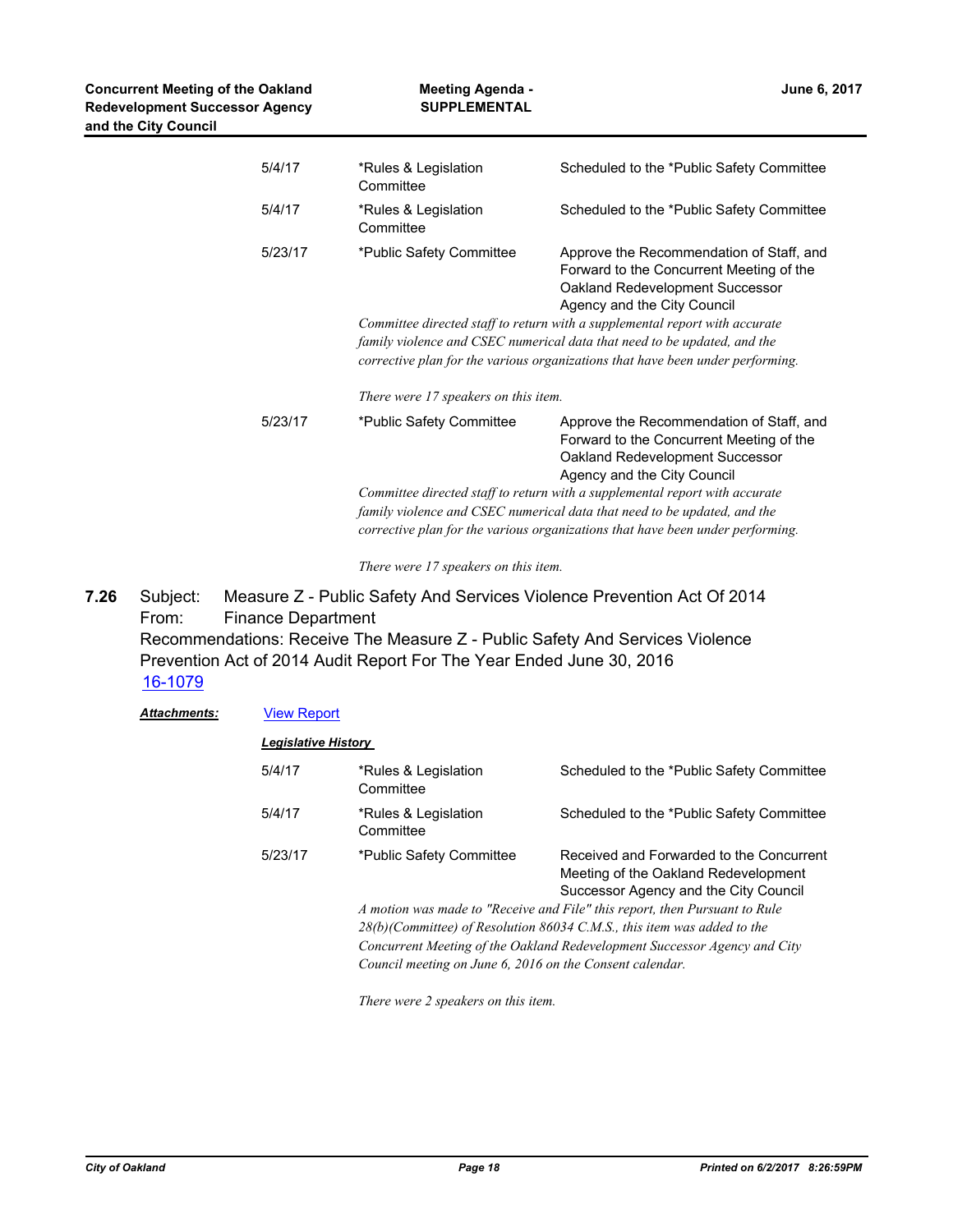| 5/23/17 | *Public Safety Committee                                                   | Received and Forwarded to the Concurrent                                |  |  |
|---------|----------------------------------------------------------------------------|-------------------------------------------------------------------------|--|--|
|         |                                                                            | Meeting of the Oakland Redevelopment                                    |  |  |
|         |                                                                            | Successor Agency and the City Council                                   |  |  |
|         | A motion was made to "Receive and File" this report, then Pursuant to Rule |                                                                         |  |  |
|         |                                                                            | 28(b)(Committee) of Resolution 86034 C.M.S., this item was added to the |  |  |
|         | Concurrent Meeting of the Oakland Redevelopment Successor Agency and City  |                                                                         |  |  |
|         | Council meeting on June 6, 2016 on the Consent calendar.                   |                                                                         |  |  |
|         |                                                                            |                                                                         |  |  |

*There were 2 speakers on this item.*

Subject: Borrowing Of Funds And Issuance And Sale Of 2017-2018 Notes From: Finance Department Recommendation: Adopt An Ordinance Providing For The Borrowing Of Funds And The Issuance And Sale Of 2017-2018 Notes Payable From Revenues Received During The Fiscal Year 2017-2018 In An Amount Not To Exceed \$86,000,000 And Approving Certain Related Matters **7.27**

[16-1026](http://oakland.legistar.com/gateway.aspx?m=l&id=/matter.aspx?key=27573)

Attachments: **[View Reports](http://oakland.legistar.com/gateway.aspx?M=F&ID=0451678d-6256-4038-9da0-83f9c66fbd0d.pdf)** 

*ACTION ON THIS ITEM WILL RESULT IN FINAL PASSAGE (Second Reading) OF THIS ORDINANCE.*

*INTRODUCTION (First Reading) WAS PASSED ON May 16, 2017; 8 Ayes . Legislative History* 

| 4/27/17 | *Rules & Legislation<br>Committee                                                                                                         | Scheduled to the *Finance & Management<br>Committee                                                                                                            |  |  |
|---------|-------------------------------------------------------------------------------------------------------------------------------------------|----------------------------------------------------------------------------------------------------------------------------------------------------------------|--|--|
| 4/27/17 | *Rules & Legislation<br>Committee                                                                                                         | Scheduled to the *Finance & Management<br>Committee                                                                                                            |  |  |
| 5/9/17  | *Finance & Management<br>Committee                                                                                                        | Approve the Recommendation of Staff, and<br>Forward to the Special Concurrent Meeting<br>of the Oakland Redevelopment Successor<br>Agency/City Council         |  |  |
|         | Committee directed staff to return to the Finance Committee with additional<br>information on the results of prepay financing to CalPers. |                                                                                                                                                                |  |  |
|         | There was 1 speaker on this item.                                                                                                         |                                                                                                                                                                |  |  |
| 5/9/17  | *Finance & Management<br>Committee                                                                                                        | Approve the Recommendation of Staff, and<br>Forward to the Special Concurrent Meeting<br>of the Oakland Redevelopment Successor<br>Agency/City Council         |  |  |
|         | Committee directed staff to return to the Finance Committee with additional                                                               |                                                                                                                                                                |  |  |
|         | information on the results of prepay financing to CalPers.                                                                                |                                                                                                                                                                |  |  |
|         | There was 1 speaker on this item.                                                                                                         |                                                                                                                                                                |  |  |
| 5/16/17 | <b>Special Concurrent</b><br>Meeting of the Oakland<br>Redevelopment Successor<br>Agency/City Council                                     | Approved On Introduction and Scheduled<br>for Final Passage to the Concurrent<br>Meeting of the Oakland Redevelopment<br>Successor Agency and the City Council |  |  |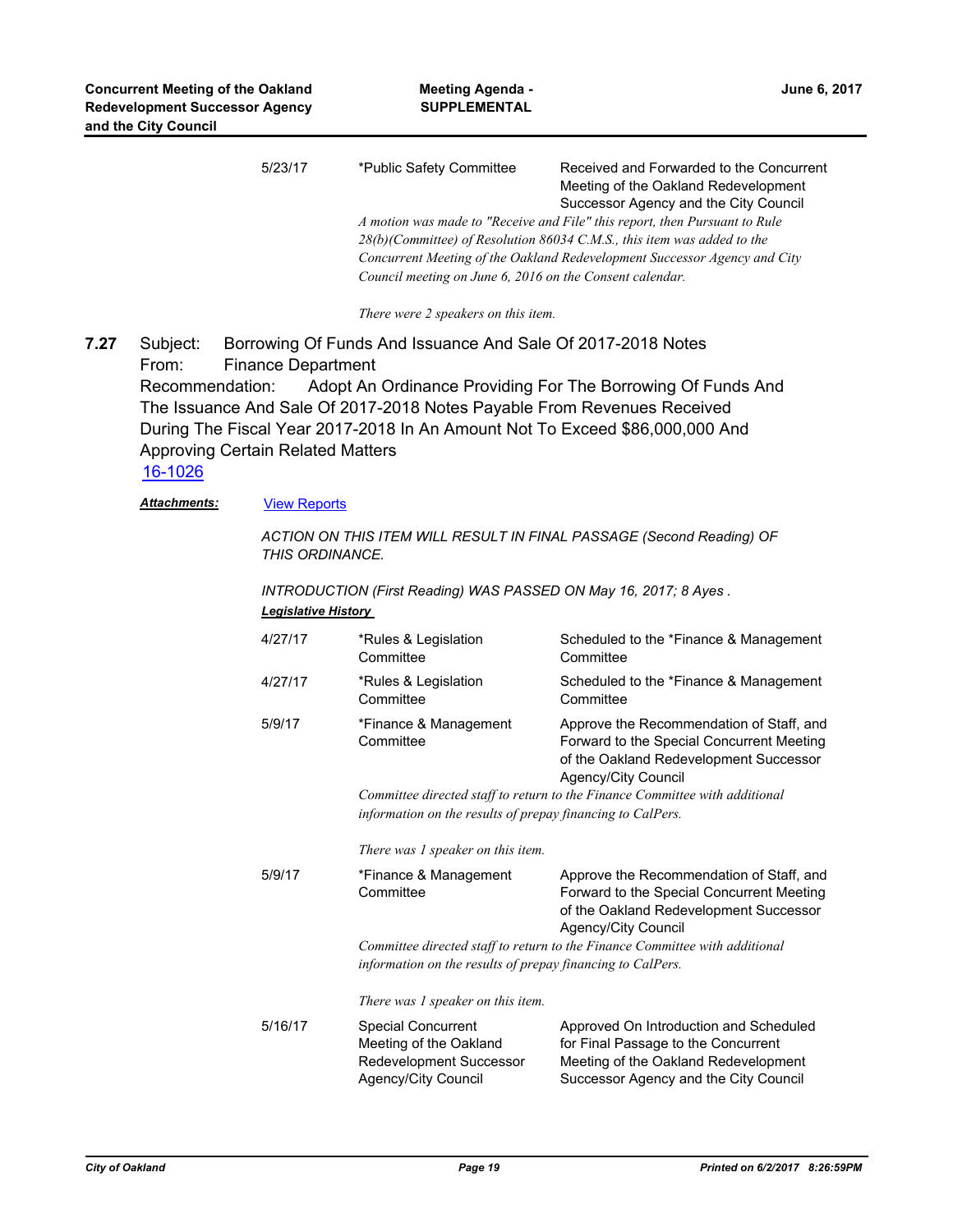5/16/17 Special Concurrent Meeting of the Oakland Redevelopment Successor Agency/City Council Approved On Introduction and Scheduled for Final Passage to the Concurrent Meeting of the Oakland Redevelopment Successor Agency and the City Council

Subject: Support SB 393 (Lara & Mitchel)-Sealing Records Of Arrests That Do Not Result In Conviction **S7.28**

From: Councilmember Kalb

Recommendation: Adopt A Resolution In Support Of Senate Bill 393, By State Senators Ricardo Lara And Holly Mitchell, That Would Allow People To Petition A Court To Seal Records Of Arrests That Did Not Result In Any Conviction, With Exceptions For Domestic Violence, Elder Abuse And Child Abuse; And Require Consumer Reporting Agencies To Not Share Such Records [16-1121](http://oakland.legistar.com/gateway.aspx?m=l&id=/matter.aspx?key=27668)

[View Report](http://oakland.legistar.com/gateway.aspx?M=F&ID=84ec3ce1-8aa8-44f0-b4fc-9c2be68275d2.pdf) *Attachments:*

[View Supplemental Report](http://oakland.legistar.com/gateway.aspx?M=F&ID=f1e529d5-3f9e-4084-b4fe-cab8582c269e.pdf)

Support SB 395 (Lara & Mitchel)-Requires Youth Under 18 To Consult With Counsel Prior To Custodial Interrogation Or Waiving Of Rights From: Councilmember Kalb Recommendation: Adopt A Resolution In Support Of Senate Bill 395, By State Senators Ricardo Lara And Holly Mitchell, That Would Require Any Youth Under The Age Of Eighteen To Consult With A Qualified Counsel Prior To Custodial Interrogation Or Any Waiving Of Specified Rights **S7.29**

[16-1122](http://oakland.legistar.com/gateway.aspx?m=l&id=/matter.aspx?key=27669)

[View Report](http://oakland.legistar.com/gateway.aspx?M=F&ID=faf8a6e9-43d3-4c91-9c3b-08589662492e.pdf) *Attachments:*

[View Supplemental Report](http://oakland.legistar.com/gateway.aspx?M=F&ID=8c723456-be6f-44f1-b1c7-b68aaaaca7cb.pdf)

# **8 ORAL REPORT OF FINAL DECISIONS MADE DURING CLOSED SESSION & DISCLOSURE OF NON-CONFIDENTIAL CLOSED SESSION DISCUSSIONS**

**COMMENCING AT 6:30 P.M., OR AS SOON AS REASONABLY PRACTICABLE THEREAFTER, THE NON - CONSENT CALENDAR PORTION OF THE AGENDA:**

# **9 CONSIDERATION OF ITEMS WITH STATUTORY PUBLIC HEARING REQUIREMENTS:**

Subject: Housing Element Annual Progress Report For Calendar Year 2016 From: Housing And Community Development Recommendation: Conduct A Public Hearing To Receive And File The City Of Oakland's Housing Element Annual Progress Report For Calendar Year 2016 **9.1** [16-1066](http://oakland.legistar.com/gateway.aspx?m=l&id=/matter.aspx?key=27613)

**Attachments: [View Report](http://oakland.legistar.com/gateway.aspx?M=F&ID=799dc4ce-0a53-44e0-890d-7698d3a21b39.pdf)**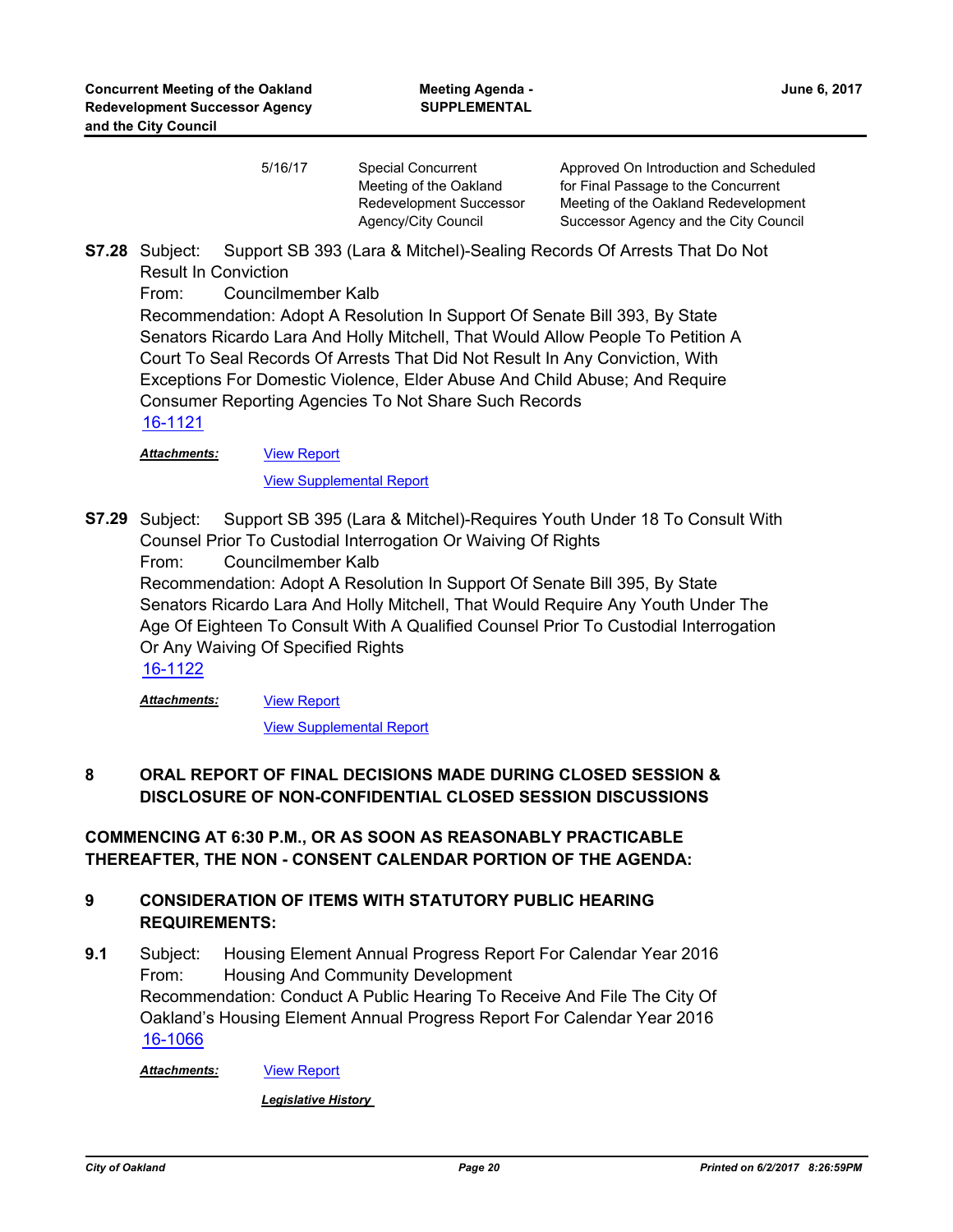| 5/4/17  | *Rules & Legislation<br>Committee                                                                   | Scheduled to the *Community & Economic<br>Development Committee                                                           |
|---------|-----------------------------------------------------------------------------------------------------|---------------------------------------------------------------------------------------------------------------------------|
| 5/4/17  | *Rules & Legislation<br>Committee                                                                   | Scheduled to the *Community & Economic<br>Development Committee                                                           |
| 5/23/17 | *Special Community &<br>Economic Development<br>Committee<br>There were 3 speakers on on this item. | Received and Forwarded to the Concurrent<br>Meeting of the Oakland Redevelopment<br>Successor Agency and the City Council |
| 5/23/17 | *Special Community &<br>Economic Development<br>Committee<br>There were 3 speakers on on this item. | Received and Forwarded to the Concurrent<br>Meeting of the Oakland Redevelopment<br>Successor Agency and the City Council |

### **ACTION ON OTHER NON-CONSENT CALENDAR ITEMS:**

# **10 THIS NUMBER INTENTIONALLY NOT USED**

# **11 The Item Regarding "Oakland Children - Smoking Prevention Ordinance" Was Removed June 1, 2017 Via Rule 28**

# **Pursuant to Rule 28a Council of Resolution 86034 C.M.S., this item was removed from this agenda.**

Subject: Bicycle Master Plan Update Contract From: Oakland Public Works, Transportation Planning & Funding Recommendation: Adopt A Resolution Authorizing The City Administrator Or Designee To Negotiate And Execute A Professional Services Contract For A Total Amount Not To Exceed Six Hundred Thousand Dollars (\$600,000.00), Including A Contingency Of Fifty-Five Thousand Dollars (\$55,000.00) With Alta Planning + Design For Professional Services Of Planning, Engineering, And Environmental Review For The Bicycle Master Plan Update For A Term Of Three (3) Years **12** [16-0883](http://oakland.legistar.com/gateway.aspx?m=l&id=/matter.aspx?key=27431)

| <b>Attachments:</b> | <b>View Report</b>              |                                   |                                          |  |
|---------------------|---------------------------------|-----------------------------------|------------------------------------------|--|
|                     | <b>View Supplemental Report</b> |                                   |                                          |  |
|                     | <b>View Supplemental Report</b> |                                   |                                          |  |
|                     | <b>View Supplemental Report</b> |                                   |                                          |  |
|                     | <b>View Supplemental Report</b> |                                   |                                          |  |
|                     | <b>Legislative History</b>      |                                   |                                          |  |
|                     | 3/23/17                         | *Rules & Legislation<br>Committee | Scheduled to the *Public Works Committee |  |
|                     | 3/23/17                         | *Rules & Legislation<br>Committee | Scheduled to the *Public Works Committee |  |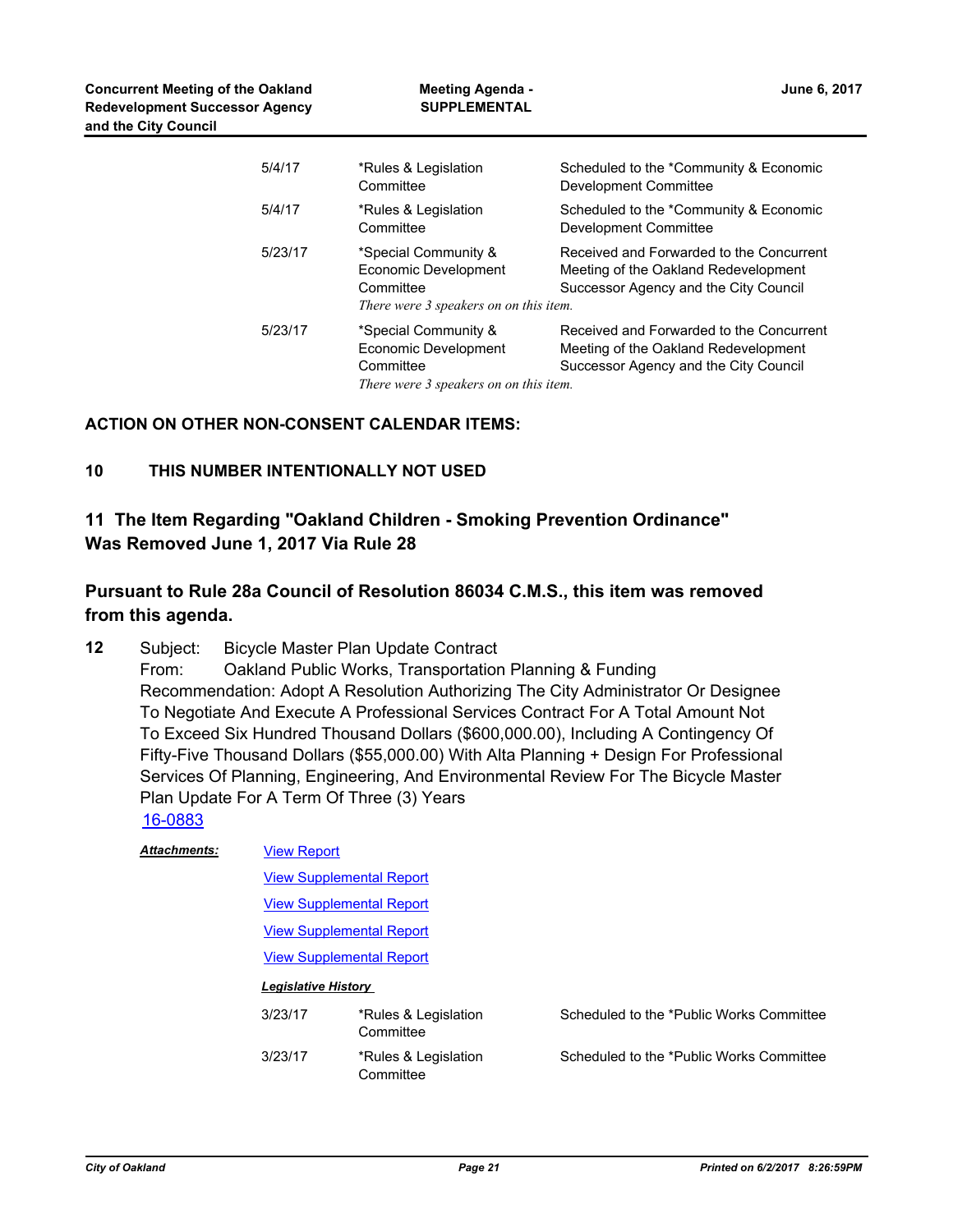| 4/11/17 | *Public Works Committee<br>The Committee continued this item to the April 25, 2017 Public Works<br>committee meeting and direct staff to return with, the original RFP/RFQ<br>would come from the general purpose fund | Continued to the *Public Works Committee<br>proposed and what is now the revised RFP/RFQ. An updated analysis on the<br>chosen applicant's, and the full process on which they were chosen. Committee<br>Chair directed staff to add into the finale resolution that no addition monies                                                                                                                                                                                                              |
|---------|------------------------------------------------------------------------------------------------------------------------------------------------------------------------------------------------------------------------|------------------------------------------------------------------------------------------------------------------------------------------------------------------------------------------------------------------------------------------------------------------------------------------------------------------------------------------------------------------------------------------------------------------------------------------------------------------------------------------------------|
| 4/11/17 | *Public Works Committee<br>The Committee continued this item to the April 25, 2017 Public Works<br>committee meeting and direct staff to return with, the original RFP/RFQ<br>would come from the general purpose fund | Continued to the *Public Works Committee<br>proposed and what is now the revised RFP/RFQ. An updated analysis on the<br>chosen applicant's, and the full process on which they were chosen. Committee<br>Chair directed staff to add into the finale resolution that no addition monies                                                                                                                                                                                                              |
| 4/25/17 | *Public Works Committee<br>There was 3 speakers on this item                                                                                                                                                           | Continued to the *Public Works Committee                                                                                                                                                                                                                                                                                                                                                                                                                                                             |
| 4/25/17 | bicycle parking areas and parking safety at the MacArthur Bart station.<br>*Public Works Committee                                                                                                                     | The committee directed staff to return May 9, 2017 with a supplemental report<br>about the questions raised in April 11 2017 committee minutes in regard to<br>"original RFP/RFQ proposed and what is now the revised RFP/RFQ", staffed<br>Continued to the *Public Works Committee                                                                                                                                                                                                                  |
|         | There was 3 speakers on this item                                                                                                                                                                                      |                                                                                                                                                                                                                                                                                                                                                                                                                                                                                                      |
|         | bicycle parking areas and parking safety at the MacArthur Bart station.                                                                                                                                                | The committee directed staff to return May 9, 2017 with a supplemental report<br>about the questions raised in April 11 2017 committee minutes in regard to<br>"original RFP/RFQ proposed and what is now the revised RFP/RFQ", staffed                                                                                                                                                                                                                                                              |
| 5/23/17 | *Public Works Committee                                                                                                                                                                                                | Approve as Amended the Recommendation<br>of Staff, and Forward to the Concurrent<br>Meeting of the Oakland Redevelopment<br>Successor Agency and the City Council                                                                                                                                                                                                                                                                                                                                    |
|         | There was 2 speaker on this item                                                                                                                                                                                       |                                                                                                                                                                                                                                                                                                                                                                                                                                                                                                      |
|         |                                                                                                                                                                                                                        | The committee directed staff to return with a supplemental report that requires<br>that the consultant and or the sub-consultant report back during the outreach<br>process to allow for any changes, include any economic barriers to biking,<br>access to safe staffed parking, access to safe routes to school, have the City<br>Attorney look into any legal requirements of conflict of interest, and to include<br>of the 4 contracted organizations, "Outdoor Afro' and "Bike for Life" are a |

*part of the organizations that are rewarded part of the community out reach contract.*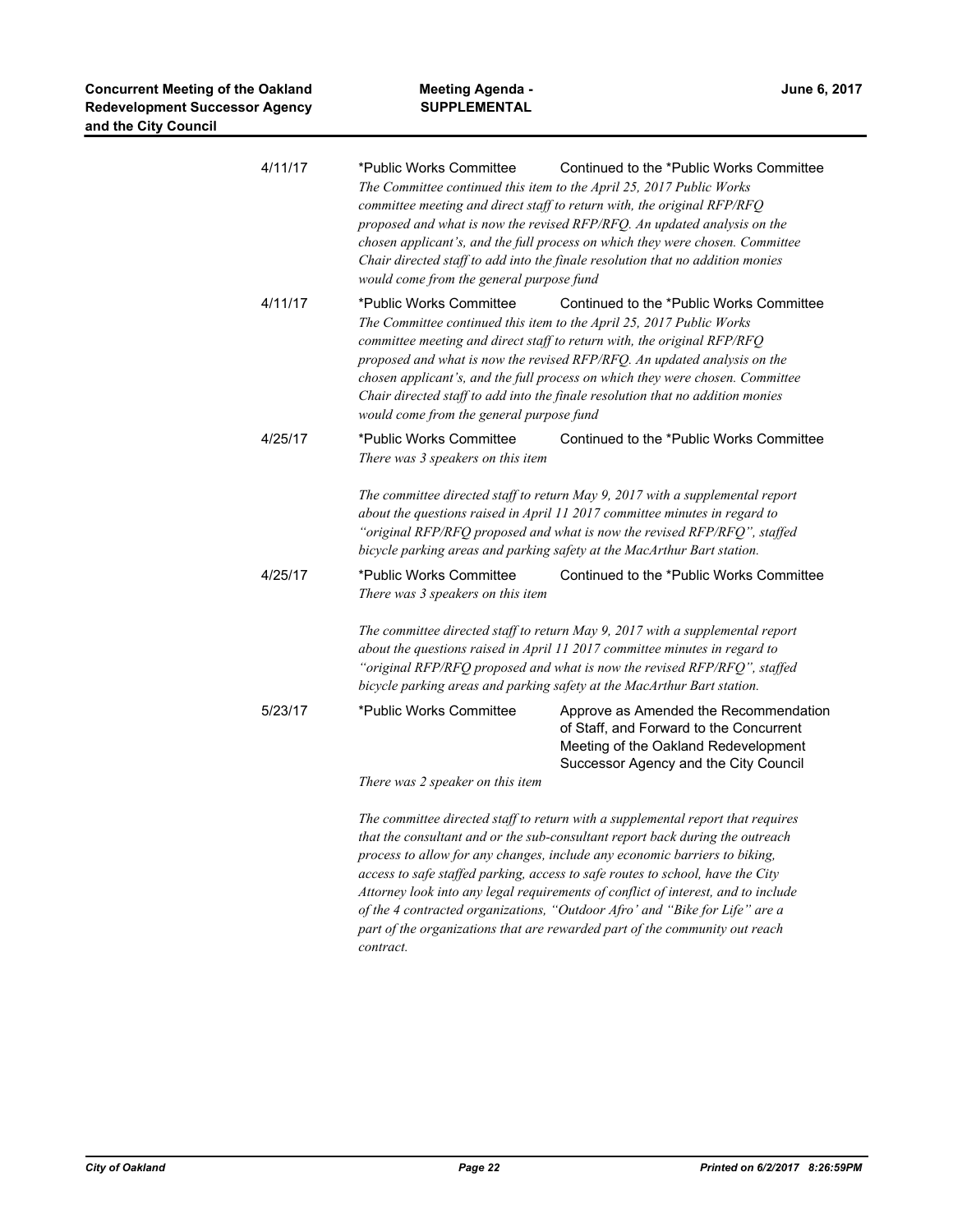| 5/23/17 | *Public Works Committee          | Approve as Amended the Recommendation                                           |  |  |  |
|---------|----------------------------------|---------------------------------------------------------------------------------|--|--|--|
|         |                                  | of Staff, and Forward to the Concurrent                                         |  |  |  |
|         |                                  | Meeting of the Oakland Redevelopment                                            |  |  |  |
|         |                                  | Successor Agency and the City Council                                           |  |  |  |
|         | There was 2 speaker on this item |                                                                                 |  |  |  |
|         |                                  | The committee directed staff to return with a supplemental report that requires |  |  |  |
|         |                                  |                                                                                 |  |  |  |

*that the consultant and or the sub-consultant report back during the outreach process to allow for any changes, include any economic barriers to biking, access to safe staffed parking, access to safe routes to school, have the City Attorney look into any legal requirements of conflict of interest, and to include of the 4 contracted organizations, "Outdoor Afro' and "Bike for Life" are a part of the organizations that are rewarded part of the community out reach contract.*

Subject: Amending The Term Sheet For The DDA For The Properties Located At 3455 And 3461 Champion Street **13**

From: Economic And Workforce Development Department Recommendation: Adopt An Ordinance (1) Amending The Term Sheet For The Disposition And Development Agreement For The Properties Located At 3455 And 3461 Champion Street Previously Approved By Ordinance Number 13400 C.M.S. To Modify The Project Schedule, Including Extending The Outside Dates For Closing And Completion Of Construction, And The Hours Of Operation; And (2) Authorizing The City Administrator, Without Returning To The City Council, To Negotiate And Execute Such Disposition And Development Agreement And Related Documents Between The City Of Oakland And Carlos Soloman And Dominica Rice-Soloman (Or Their Related Entities Or Affiliates), All Of The Foregoing Documents To Be In A Form And Content Substantially In Conformance With The Amended Term Sheet Attached As Exhibit A [16-1160](http://oakland.legistar.com/gateway.aspx?m=l&id=/matter.aspx?key=27707)

### Attachments: **[View Report](http://oakland.legistar.com/gateway.aspx?M=F&ID=b531ed91-5a5d-45a7-a479-66c2adff2d28.pdf)**

*ACTION ON THIS ITEM WILL RESULT IN INTRODUCTION (First Reading) OF THIS ORDINANCE.* 

*FINAL PASSAGE (Second Reading) WILL OCCUR ON JUNE 20, 2017.*

*Pursuant to Rule 28(a) of Resolution 86034 C.M.S., this item was added this agenda.*

Subject: AMBAC Bond Insurance Cases From: Office Of The City Attorney Recommendation: Adopt A Resolution Authorizing And Approving Settlement Of The City's Lawsuit Against Defendant Ambac Assurance Corporation In The Ambac Bond Insurance Cases For Ambac Assurance Corporation's, Payment Of \$754,888.44 **14** [16-1091](http://oakland.legistar.com/gateway.aspx?m=l&id=/matter.aspx?key=27638)

### *Attachments:* [View Report](http://oakland.legistar.com/gateway.aspx?M=F&ID=a8f40410-40d7-4432-9a8e-1a6d9d1fe4af.pdf)

*Pursuant to Rule 28(a) of Resolution 86034 C.M.S., this item was added to this agenda. Legislative History*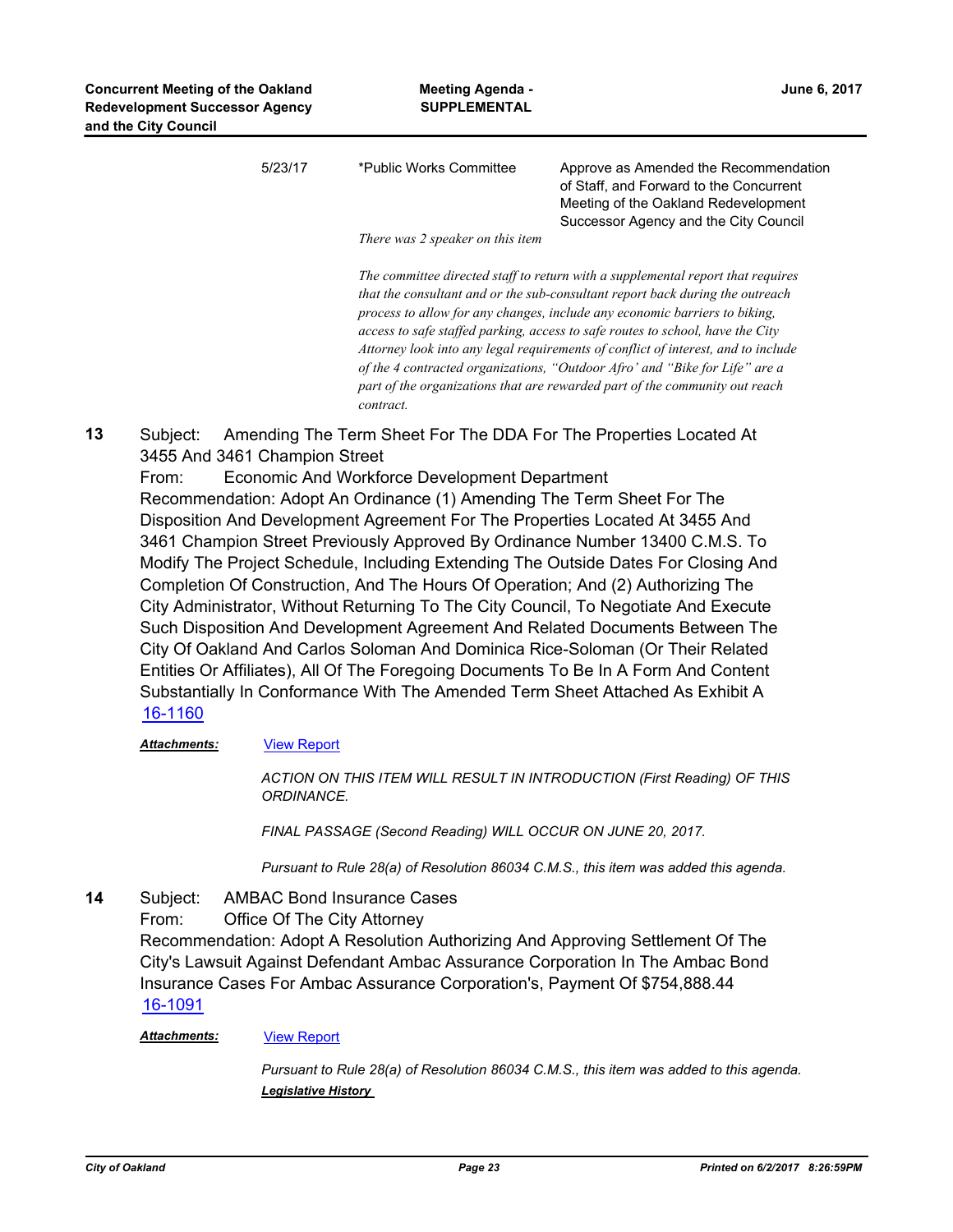| 5/4/17  | *Rules & Legislation<br>Committee                                                                            | Scheduled to the Concurrent Meeting of the<br>Oakland Redevelopment Successor<br>Agency and the City Council |
|---------|--------------------------------------------------------------------------------------------------------------|--------------------------------------------------------------------------------------------------------------|
| 5/4/17  | *Rules & Legislation<br>Committee                                                                            | Scheduled to the Concurrent Meeting of the<br>Oakland Redevelopment Successor<br>Agency and the City Council |
| 5/16/17 | <b>Special Concurrent</b><br>Meeting of the Oakland<br><b>Redevelopment Successor</b><br>Agency/City Council | Withdrawn with No New Date                                                                                   |
| 5/16/17 | <b>Special Concurrent</b><br>Meeting of the Oakland<br><b>Redevelopment Successor</b><br>Agency/City Council | Withdrawn with No New Date                                                                                   |

Subject: Revenue-Neutral Carbon Fee From: Councilmember Kaplan Recommendation: Adopt A Resolution Urging The United States Congress To Enact A Revenue-Neutral Carbon Fee **S15** [16-1219](http://oakland.legistar.com/gateway.aspx?m=l&id=/matter.aspx?key=27765)

[View Report](http://oakland.legistar.com/gateway.aspx?M=F&ID=4e3b0f36-3bfa-42ac-a2b4-9133491d02e4.pdf) *Attachments:*

[VIew Report](http://oakland.legistar.com/gateway.aspx?M=F&ID=1dfb3f38-c394-4c3e-9215-49dd0b24e6b9.pdf)

*This item was placed on the agenda by the June 1, 2017 Rules and Legislation Committee.* 

*This item requires an Urgency Finding (2/3 majority vote) pursuant to Section 2.20.080 E(2) of the Sunshine Ordinance, prior to hearing the item. Legislative History* 

| 6/1/17 | *Rules & Legislation<br>Committee | Scheduled to the *Rules & Legislation<br>Committee |
|--------|-----------------------------------|----------------------------------------------------|
| 6/1/17 | *Rules & Legislation<br>Committee | Scheduled to the *Rules & Legislation<br>Committee |

### **CONTINUATION OF OPEN FORUM**

# **ADJOURNMENT OF COUNCIL SESSION (Meeting Shall Conclude No Later Than 12:00 A.M., Unless Extended By Majority Vote Of The Council)**